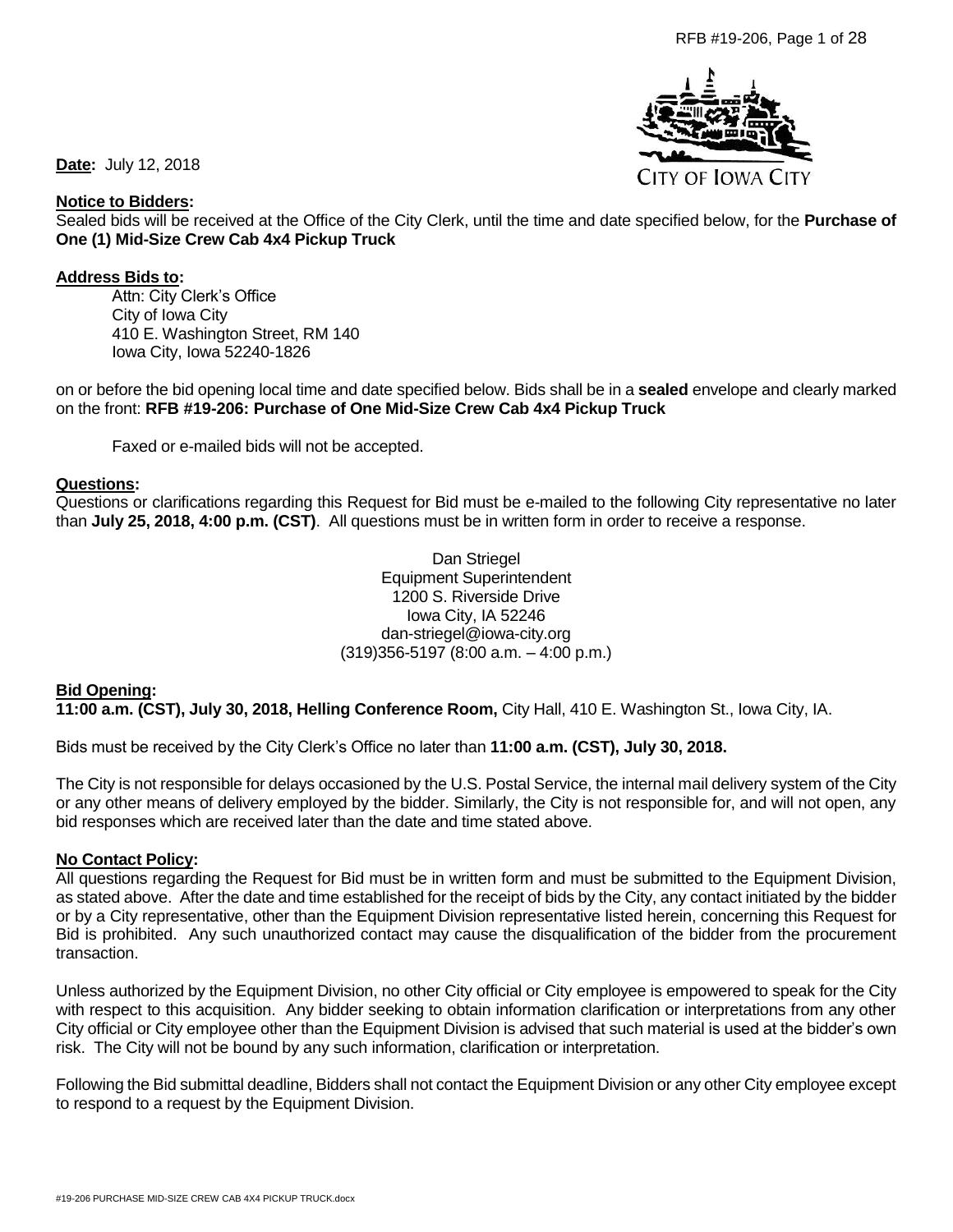# **Index**:

- Section 1 Bidder Checklist
- Section 2 Specific Conditions and Instructions to this Bid
- Section 3 Detailed Specifications
- Section 4 Cost Summary<br>Section 5 General Conditi
- Section 5 General Conditions and Instructions to Bidders<br>Section 6 Wage Theft Policy
- **Wage Theft Policy**
- Section 7 Contract Compliance Document (submitted by awarded vendor only)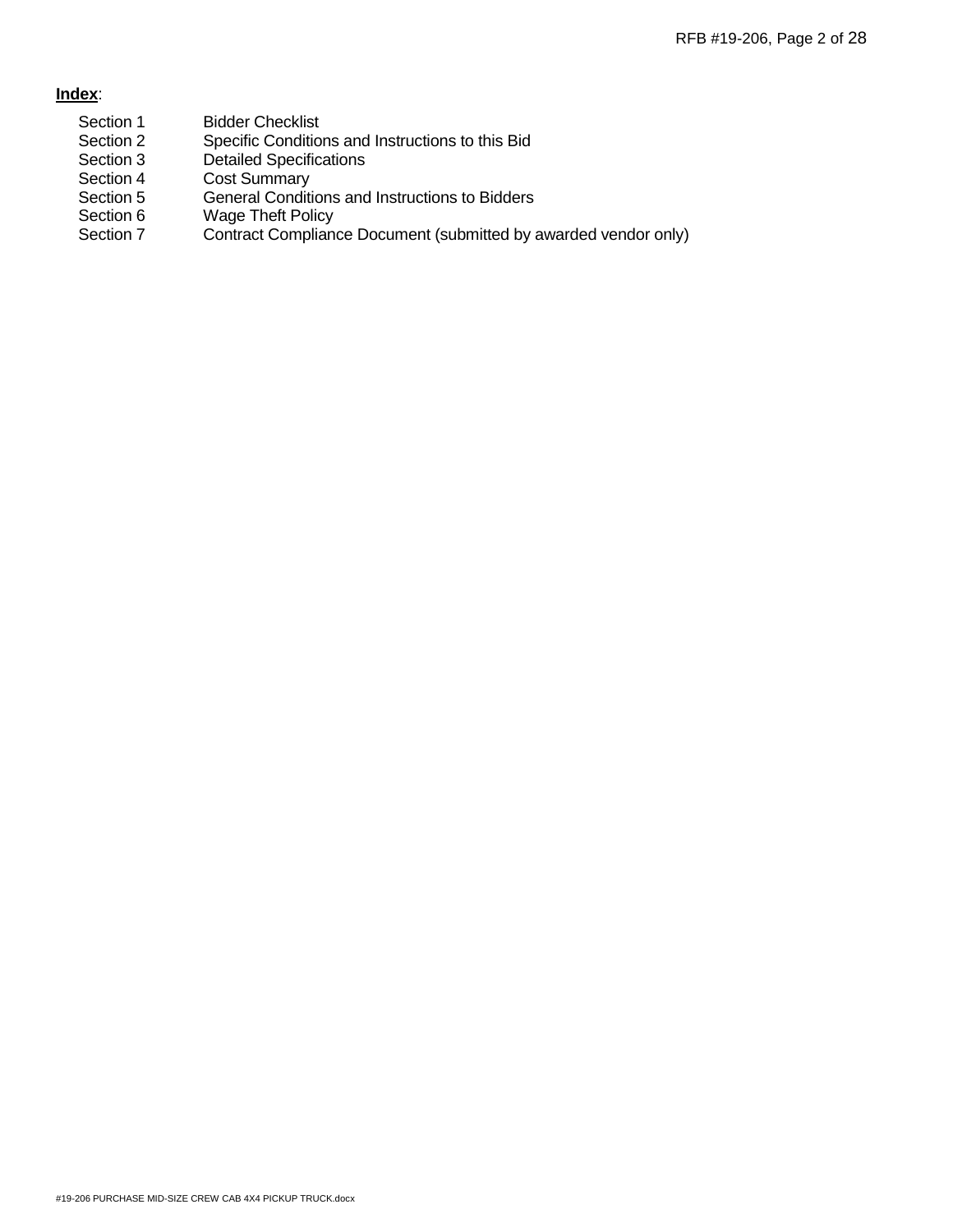# **Section 1 – Bidders Checklist**

# **The following items must be included in the vendor's submitted bid as listed below including this checklist.**

| Completed and signed Cost Summary, Section 4                                                                                                                                                                                                                   |
|----------------------------------------------------------------------------------------------------------------------------------------------------------------------------------------------------------------------------------------------------------------|
| The form provided in Section 4 must be used; substitute forms will not be accepted.                                                                                                                                                                            |
| Completed Detailed Specifications, Section 3                                                                                                                                                                                                                   |
| After review of Section 6 – Wage Theft Policy, the Wage Theft Affidavit must be completed, notarized and<br>included in the submitted bid.                                                                                                                     |
| Complete, notarize and submit Affidavit that has been provided in Section 6.                                                                                                                                                                                   |
| Manufacturer's catalogs, specifications sheets, or other literature, giving full detailed information on<br>vehicle(s)/equipment bid. The vehicle(s)/equipment shall be identified in the catalog, specification<br>sheets, or literature by model and number. |
| Manufacturer's warranty literature (engine and power train as well as entire vehicle).                                                                                                                                                                         |

**Note:** The vendor's bid must include the items listed above and must be sealed at submission time. Failure on the vendor's part to submit a sealed bid and a complete bid may be cause for rejection of the vendor's bid.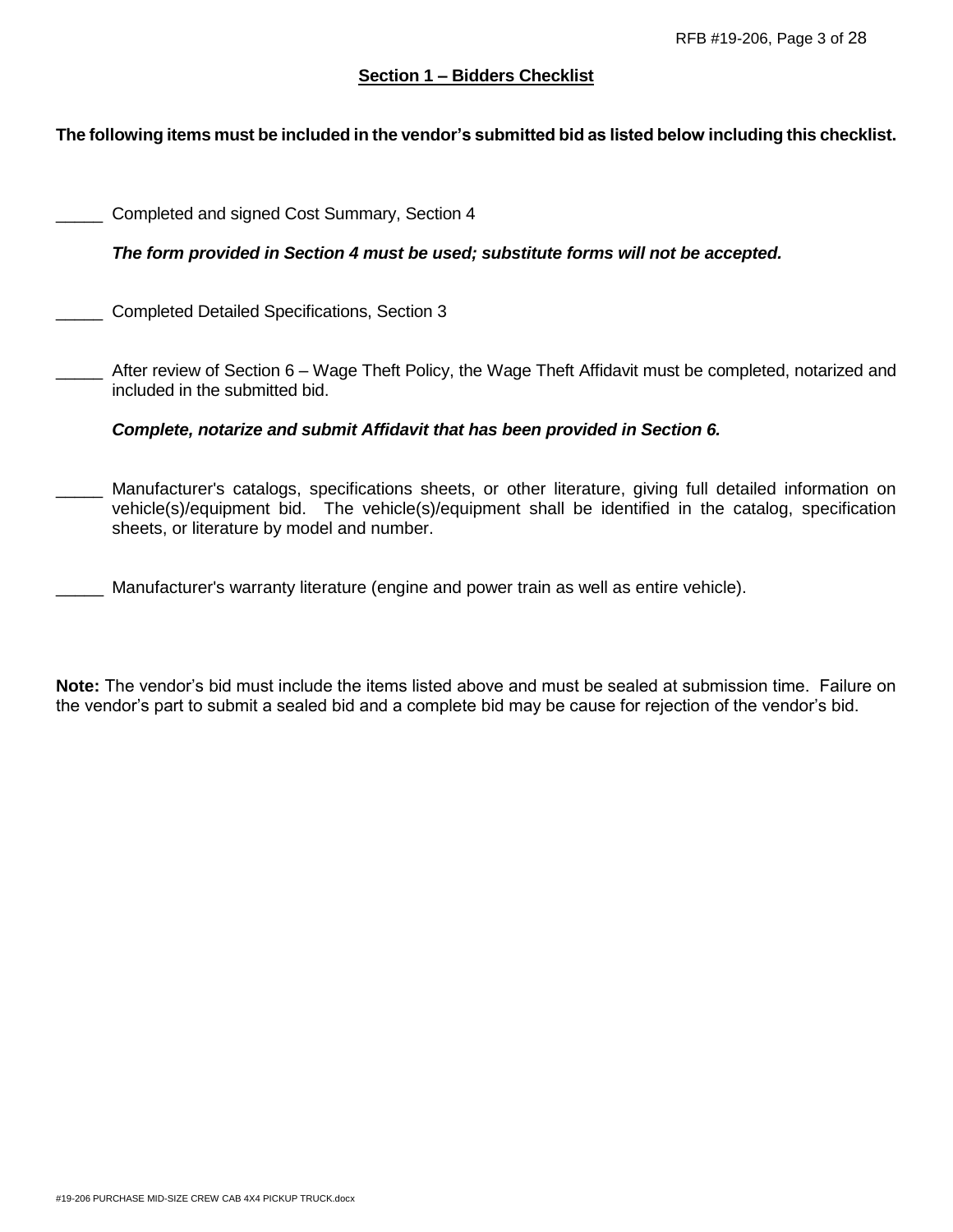# **Section 2 - Specific Conditions and Instruction to this Bid**

# **A. Scope of Bid**

1. The City of Iowa City Equipment Division is soliciting sealed bids from qualified vendors to purchase one (1) new current model year mid-size crew cab 4x4 pickup truck per the terms and conditions and minimum specifications described herein. All transportation, installation and delivery charges shall be included in the bid price. The Specific Conditions and Instructions to this Bid in Section 2 and the Detailed Specifications in Section 3 clarify this specific document but are in addition to the General Conditions and Instructions to Bidders in Section 5.

# **B. Delivery**

- 1. The vendor shall coordinate delivery with the Equipment Superintendent.
- 2. Delivery of the new vehicle(s)/equipment is required on or before November 1, 2018 unless another date is mutually agreed upon. Vehicle(s)/equipment shall be completely operational and ready for service when delivered to the City of Iowa City Equipment Division.
- 3. At the time of delivery, the vendor shall certify that the vehicle(s)/equipment meet all applicable State and Federal Motor Safety Vehicle and OSHA Safety Standards.

# **C. Bidding Requirements:**

- 1. If any vendor is in doubt as to the intent or meaning of any part of this Request for Bid, the vendor must e-mail the City Representative listed on page one (1) no later than **July 25, 2018, 4:00 p.m. (CST)**. All questions must be in written form to receive a response.
- 2. Bidders are not required to bid on all options for their bid to be considered.
- 3. No bid security will be required.
- 4. Proposed alternates shall meet the requirements of Section 5 General Conditions and Instructions to Bidders.
- 5. The bidder will be responsible for all costs related to preparation of this bid.
- 6. Bidders are required to meet all qualifications and specifications in order to be considered for award.
- 7. Bidder's are expected to fully inform themselves as to the conditions, requirements and specifications before submitting a bid. The submission of a bid by a vendor implies the vendor's acceptance of the terms and conditions of this bid, unless otherwise stated.
- 8. All costs for manufacturing, shipping and delivery shall be included in the vendor's bid price. Any costs associated with the manufacturing and delivery of the vehicle(s)/equipment not included in the vendor's submitted pricing will be the responsibility of the vendor.
- 9. The awarded vendor shall provide all necessary labor, materials, equipment and travel to supply and deliver the vehicle(s)/equipment.
- 10. All deliveries shall be FOB destination (Equipment Division, 1200 S. Riverside Drive, Iowa City, IA 52246) unless otherwise stated in the bid document.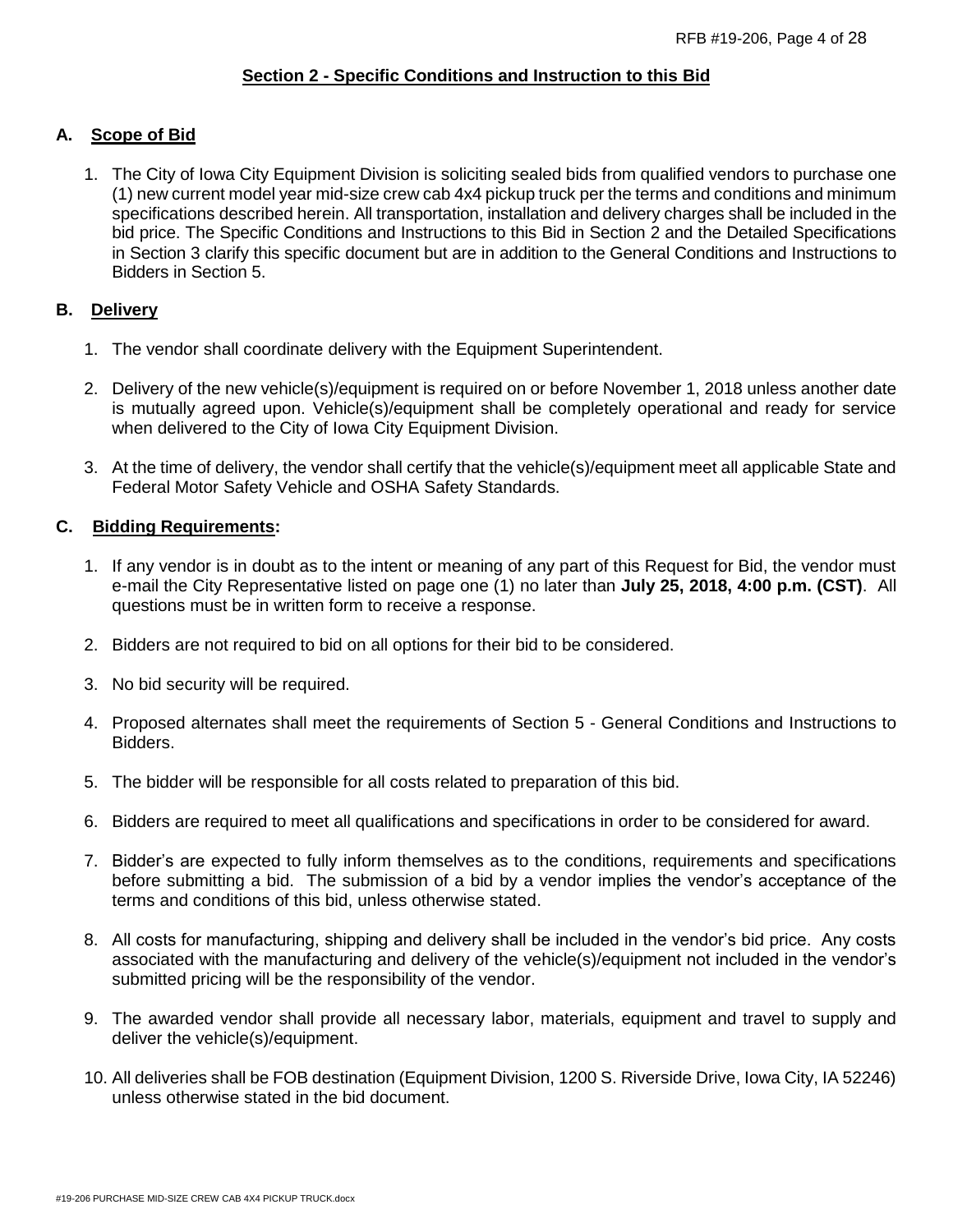### **D. General Requirements**

- 1. **Bid Completion: Bidder shall complete every item in these specifications with a check mark to indicate the item "MEETS" or "EXCEEDS" specification. Also, include a description under "COMMENTS" to indicate deviation from the specifications OR where additional information is requested.**
- 2. **Section 3 - Detailed Specifications:** These specifications describe the minimum technical requirements of the proposed vehicle(s)/equipment. Any items appearing in the manufacturer's regular published specifications are assumed to be in the vendor's bid. Any additions, deletions or variations from the manufacturer's regular published specifications must be outlined in Section 3 - Detailed Specifications.
- 3. Regardless of any statement to the contrary, the vendor agrees that the implied warranty of the merchantability and fitness for a specific purpose is not disclaimed.

# **E. Contract Award:**

- 1. The vendor's submitted bid must be complete to be considered for award.
- 2. Award of this contract will be made to the lowest responsive, responsible and qualified bidder whose bid, conforming to the solicitation, will be the most advantageous to the City of Iowa City. Past performance of the bidder and completeness of the bid will be considered for award.
- 3. The City reserves the right to qualify, accept or reject any or all vendors as deemed to be in the best interest of the City. The City of Iowa City reserves the right to accept or reject any or all bids and to waive irregularities or technicalities in any bids when in the best interest of the City. The City of Iowa City reserves the right to accept or reject any exception taken by the vendor to the terms and conditions of the Request for Bid.
- 4. It is the intent of the City to make an award, in the form of a Purchase Order, within fourteen (14) business days of the bid opening date.
- 5. Award, if made, will be in accordance with the terms and conditions herein.
- 6. Consideration may be given to delivery date, anticipated parts and service, analysis and comparison of vehicle(s)/equipment specifications details, and past experience of the City with similar or related vehicle(s)/equipment.
- 7. If required, the awarded vendor shall provide training for the operation and maintenance of the unit and all equipment contained on the unit.
- 8. If the awarded purchase cost is in the amount of \$25,000.00 or more, the awarded vendor will be required to complete Section 7 – Contract Compliance Document and return it to the City.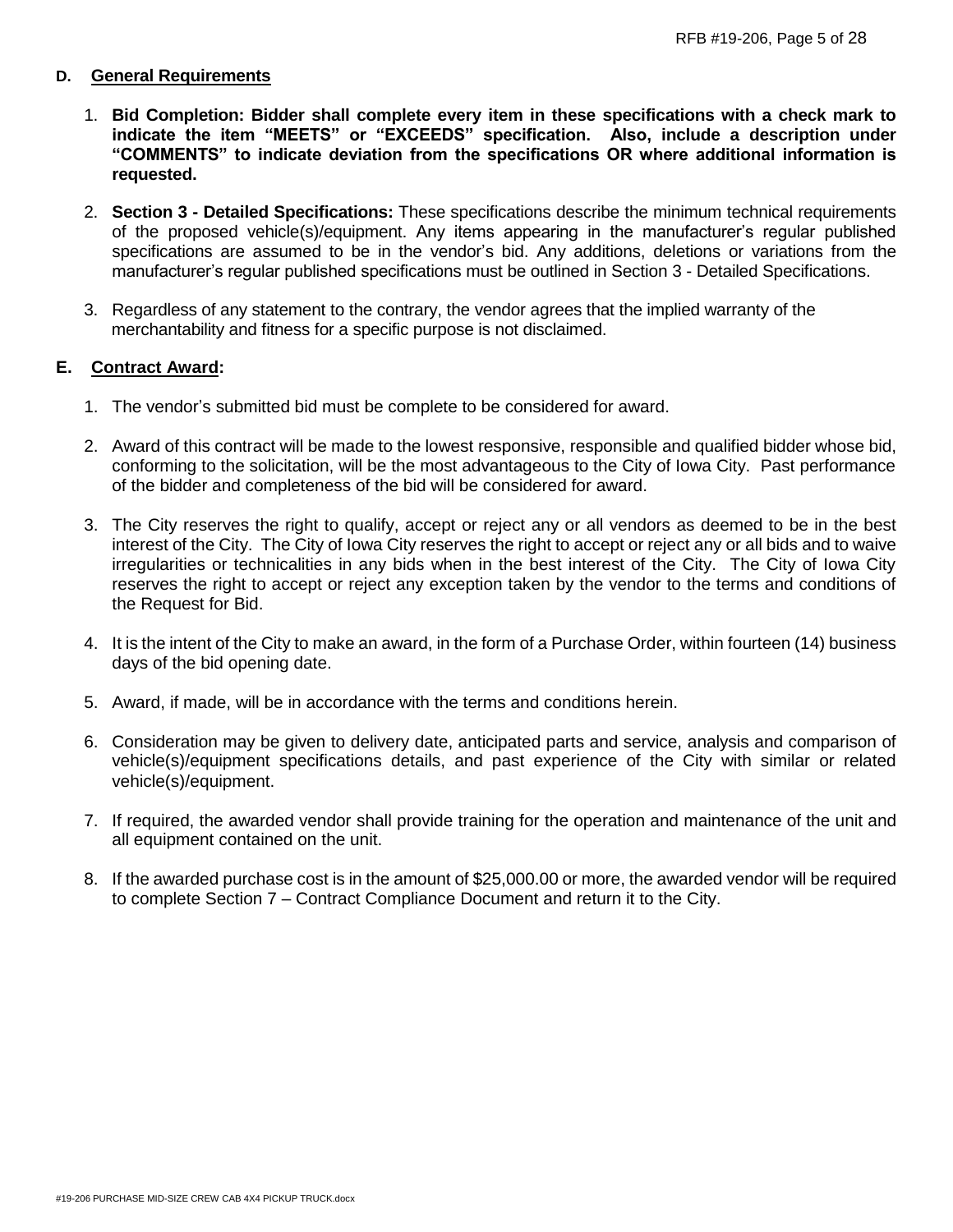#### **Section 3 - Detailed Specifications**

Bidder shall complete every item in these specifications with a check mark to indicate if the item **Meets** or **Exceeds** specification. Also include a description under **Comments** to indicate any deviation from the specifications OR where additional information is requested.

Bidder shall state any or all exceptions to these specifications. Failure to state exceptions shall indicate compliance with all specifications. Failure to state exceptions when they exist shall result in disqualification of the bid.

|     | <b>MINIMUM SPECIFICATIONS</b>                                                                                                                              |                    | Meets Exceeds | <b>Comments</b> |  |
|-----|------------------------------------------------------------------------------------------------------------------------------------------------------------|--------------------|---------------|-----------------|--|
|     | <b>Body</b>                                                                                                                                                |                    |               |                 |  |
| 1.  | Mid-Size Crew Cab four-wheel drive pickup with<br>GVWR of 6,000 lbs. minimum.<br>State GVWR rating and payload rating.                                     |                    |               |                 |  |
| 2.  | Pickup Box shall be approximately 60-65 inches in<br>length.<br>State box length.                                                                          |                    |               |                 |  |
| 3.  | Wheelbase shall be approximately 128-130<br>inches.<br>State wheelbase.                                                                                    |                    |               |                 |  |
| 4.  | Cab shall be fully enclosed with four (4) doors<br>(crew cab configuration).                                                                               |                    |               |                 |  |
| 5.  | Windshield Wipers shall be two (2) speed,<br>intermittent wipers with washer.                                                                              |                    |               |                 |  |
| 6.  | Fuel Tank Capacity shall be 20 gallon minimum.<br>State fuel tank capacity.                                                                                |                    |               |                 |  |
| 7.  | All Windows shall have tinted safety glass.                                                                                                                |                    |               |                 |  |
| 8.  | Daytime Running Lamps required.                                                                                                                            |                    |               |                 |  |
| 9.  | Rear Step Bumper required.                                                                                                                                 |                    |               |                 |  |
| 10. | Exterior shall be White in color.                                                                                                                          |                    |               |                 |  |
|     |                                                                                                                                                            | <b>Power Train</b> |               |                 |  |
| 1.  | <b>Front Suspension shall be independent with shock</b><br>absorbers.                                                                                      |                    |               |                 |  |
| 2.  | Rear Axle shall include limited slip differential.<br>State axle ratio.                                                                                    |                    |               |                 |  |
| 3.  | Brakes shall be power assisted four-wheel disc.<br>Four-wheel anti-lock braking system with traction<br>control and electronic stability control required. |                    |               |                 |  |
| 4.  | Engine shall be 3.5L V-6 minimum, gasoline<br>powered. 285 horsepower minimum.<br>State engine displacement and horsepower.                                |                    |               |                 |  |
| 5.  | Transmission shall be automatic with six (6)<br>forward speeds, minimum.<br>State transmission forward range gears.                                        |                    |               |                 |  |
| 6.  | Transfer Case shall be electronically controlled,<br>"shift on the fly".                                                                                   |                    |               |                 |  |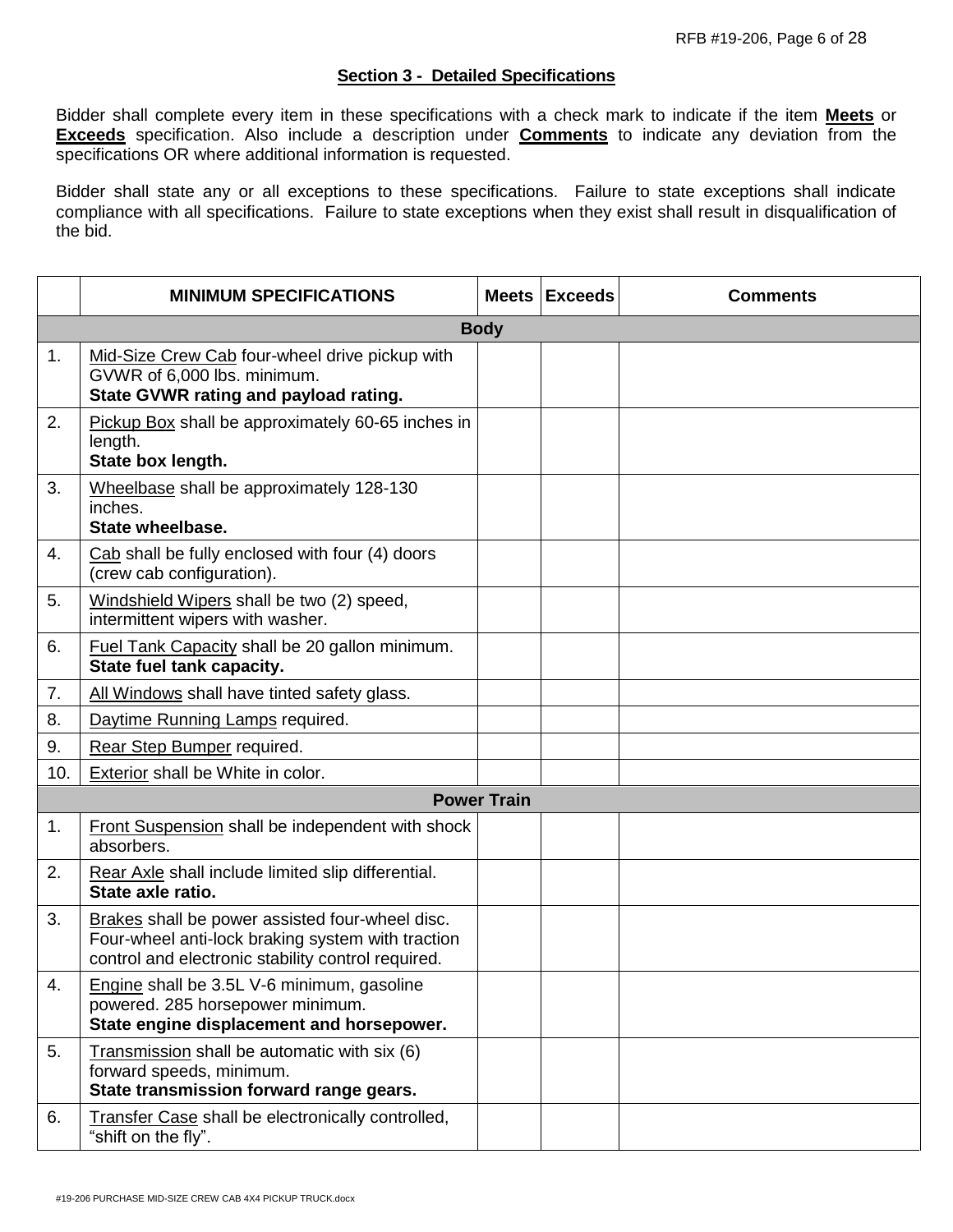|     | <b>MINIMUM SPECIFICATIONS</b>                                                                                                                                                                                                                                                                                                                            |                 | <b>Meets Exceeds</b> | <b>Comments</b> |  |
|-----|----------------------------------------------------------------------------------------------------------------------------------------------------------------------------------------------------------------------------------------------------------------------------------------------------------------------------------------------------------|-----------------|----------------------|-----------------|--|
|     | <b>Power Train - continued</b>                                                                                                                                                                                                                                                                                                                           |                 |                      |                 |  |
| 7.  | Steering shall be powered assisted.                                                                                                                                                                                                                                                                                                                      |                 |                      |                 |  |
| 8.  | <b>Electrical System shall include factory optional</b><br>heavy-duty "maintenance free" battery and the<br>largest alternator available.<br>State battery and alternator rating.                                                                                                                                                                        |                 |                      |                 |  |
| 9.  | Cooling System shall include heavy-duty radiator<br>for air conditioning. System shall be equipped with<br>a thermostatic fan clutch or electric cooling fan.                                                                                                                                                                                            |                 |                      |                 |  |
| 10. | Wheels shall be 17-inch aluminum.                                                                                                                                                                                                                                                                                                                        |                 |                      |                 |  |
| 11. | Tires shall be steel belted radial, black sidewalls.<br>Full size spare wheel and tire are required.                                                                                                                                                                                                                                                     |                 |                      |                 |  |
| 12. | Trailer Tow Package with 2-inch receiver, 4-pin<br>and 7-pin wiring connectors required. Trailer tow<br>mirrors are not required.                                                                                                                                                                                                                        |                 |                      |                 |  |
|     |                                                                                                                                                                                                                                                                                                                                                          | <b>Interior</b> |                      |                 |  |
| 1.  | Air Conditioning is required and shall be factory<br>installed.                                                                                                                                                                                                                                                                                          |                 |                      |                 |  |
| 2.  | Heater/Defroster shall be heavy-duty fresh-air<br>type, factory installed. Rear window defroster<br>required.                                                                                                                                                                                                                                            |                 |                      |                 |  |
| 3.  | Instrumentation shall include gauges for engine<br>temperature, battery/charging condition and<br>engine oil pressure.                                                                                                                                                                                                                                   |                 |                      |                 |  |
| 4.  | Radio shall be factory installed standard<br>production AM/FM radio with antenna, four<br>speakers and auxiliary input port. Bluetooth<br>connectivity is required.                                                                                                                                                                                      |                 |                      |                 |  |
| 5.  | Rear back up camera required, factory installed.                                                                                                                                                                                                                                                                                                         |                 |                      |                 |  |
| 6.  | Tilt Steering Wheel with cruise control shall be<br>factory installed.                                                                                                                                                                                                                                                                                   |                 |                      |                 |  |
| 7.  | Interior Dome Light shall be factory installed on the<br>ceiling of the cab.                                                                                                                                                                                                                                                                             |                 |                      |                 |  |
| 8.  | Sun Visors for both driver and passenger shall be<br>factory installed.                                                                                                                                                                                                                                                                                  |                 |                      |                 |  |
| 9.  | Interior shall include front bucket seats and rear<br>bench seat. Seats shall be heavy-duty cloth in a<br>dark gray or black color. Driver's seat shall be<br>power adjustable. Arm rests shall be provided on<br>the interior of all doors. Dual frontal airbags are<br>required. Floor covering shall be carpet in a dark<br>color to match the seats. |                 |                      |                 |  |
| 10. | Power Windows are required.                                                                                                                                                                                                                                                                                                                              |                 |                      |                 |  |
| 11. | Power Door Locks with Remote Keyless Entry are<br>required.                                                                                                                                                                                                                                                                                              |                 |                      |                 |  |
| 12. | Power Outside Mirrors are required.                                                                                                                                                                                                                                                                                                                      |                 |                      |                 |  |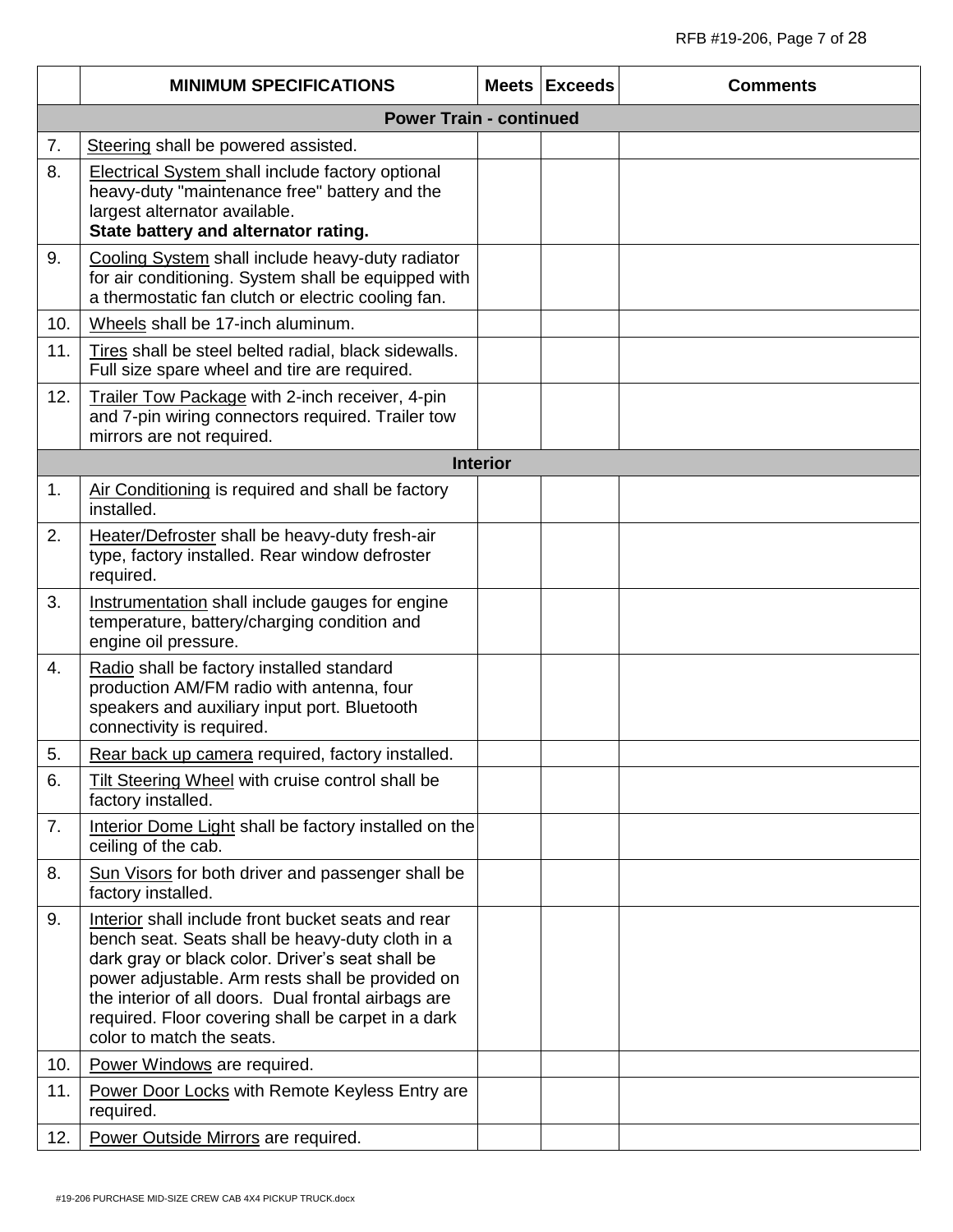|     | <b>MINIMUM SPECIFICATIONS</b>                                                                                             |                 | Meets Exceeds | Comments |
|-----|---------------------------------------------------------------------------------------------------------------------------|-----------------|---------------|----------|
|     | <b>Interior - continued</b>                                                                                               |                 |               |          |
| 13. | Keys: A total of four (4) sets of vehicle keys with<br>RKE fobs are required.                                             |                 |               |          |
|     |                                                                                                                           | <b>Warranty</b> |               |          |
| 1.  | Minimum Warranty: A minimum of three (3) years<br>or 36,000 miles parts and labor shall be provided<br>on all components. |                 |               |          |
| 2.  | Warranty Literature: Manufacturer's warranty<br>literature shall be included with the bid.                                |                 |               |          |
|     | <b>Manuals</b>                                                                                                            |                 |               |          |
| 1.  | Vendor shall supply the following manuals:<br>State if manuals are paper or electronic format.                            |                 |               |          |
|     | One (1) owner/operator's manuals.                                                                                         |                 |               |          |
|     | One (1) repair/service/overhaul manual.                                                                                   |                 |               |          |
|     | One (1) electrical wiring diagram to basic vehicle,<br>if not included in service manual.                                 |                 |               |          |
|     | One (1) emissions/drivability service manual.                                                                             |                 |               |          |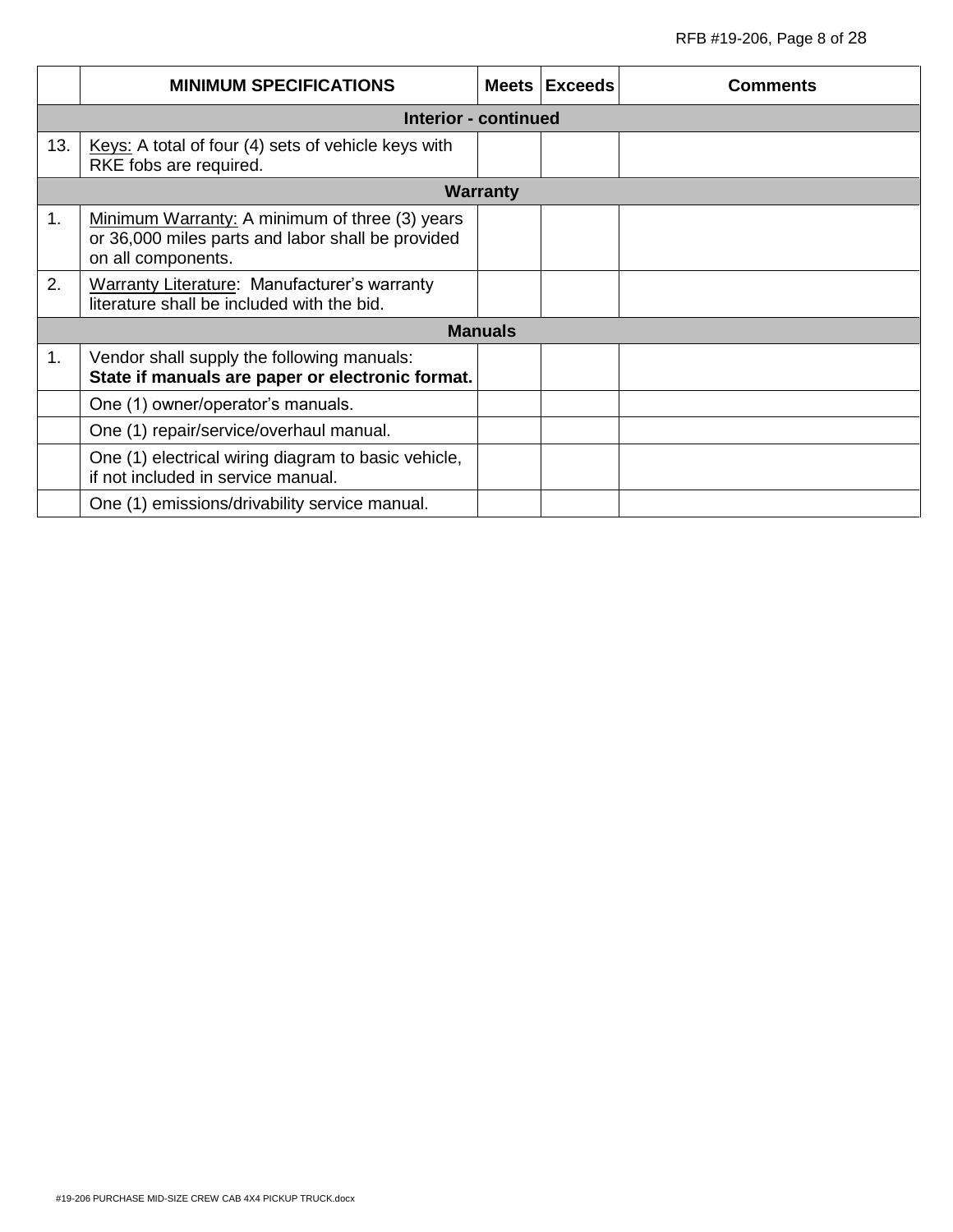### **Section 4 - Cost Summary**

**The undersigned agrees to furnish, in accordance with the attached specifications, the following equipment, F.O.B. Iowa City Equipment Shop, 1200 S. Riverside Drive, Iowa City, IA, ready for immediate use with all the necessary parts and accessories needed for its operation. All freight, shipping, installation and/or transportation costs shall be included in the price bid herein. No additional costs will be paid by the City of Iowa City.**

#### **Vendor Name: and a set of the set of the set of the set of the set of the set of the set of the set of the set of the set of the set of the set of the set of the set of the set of the set of the set of the set of the se**

- 1. **Year/Make/Model:** \_\_\_\_\_\_\_\_\_\_\_\_\_\_\_\_\_\_\_\_\_\_\_\_\_\_\_\_\_\_\_\_\_\_\_\_\_\_\_\_\_\_\_\_\_\_\_\_\_\_\_\_\_\_\_\_\_\_\_\_\_\_\_\_\_\_\_\_
- 2. **COST:**

Purchase of One (1) Mid-Size Crew Cab 4x4 Pickup Truck  $\qquad \qquad \$ 

3. **DELIVERY:** If awarded the contract of the basis of the above bid, we agree to deliver the vehicle(s)/equipment on or before \_\_\_\_\_\_\_\_\_\_\_\_\_\_\_\_\_\_\_\_, if a formal order to proceed is received from the City of Iowa City by \_\_\_\_\_\_\_\_\_\_\_\_\_\_\_\_\_\_\_\_\_\_\_\_\_\_\_\_\_\_.

### **Exceptions, Deviations or other Agreements**

**Exceptions/Deviations** to this Request for Bid shall be taken below. Exceptions may not be added to any submittals after the due date. If adequate space is not provided for exceptions/deviations, please use a separate sheet of paper. **If your company has no exceptions/deviations, please write "No Exceptions" in the space provided. If you state no exceptions, you may not add your company's terms and conditions or any other documents to your submitted proposal or any submittals after the proposal due date.**

\_\_\_\_\_\_\_\_\_\_\_\_\_\_\_\_\_\_\_\_\_\_\_\_\_\_\_\_\_\_\_\_\_\_\_\_\_\_\_\_\_\_\_\_\_\_\_\_\_\_\_\_\_\_\_\_\_\_\_\_\_\_\_\_\_\_\_\_\_\_\_\_\_\_\_\_\_\_\_\_\_\_\_\_\_\_\_\_ \_\_\_\_\_\_\_\_\_\_\_\_\_\_\_\_\_\_\_\_\_\_\_\_\_\_\_\_\_\_\_\_\_\_\_\_\_\_\_\_\_\_\_\_\_\_\_\_\_\_\_\_\_\_\_\_\_\_\_\_\_\_\_\_\_\_\_\_\_\_\_\_\_\_\_\_\_\_\_\_\_\_\_\_\_\_\_\_ \_\_\_\_\_\_\_\_\_\_\_\_\_\_\_\_\_\_\_\_\_\_\_\_\_\_\_\_\_\_\_\_\_\_\_\_\_\_\_\_\_\_\_\_\_\_\_\_\_\_\_\_\_\_\_\_\_\_\_\_\_\_\_\_\_\_\_\_\_\_\_\_\_\_\_\_\_\_\_\_\_\_\_\_\_\_\_\_

### **Prohibited Interest**

Section 362.5 of the Iowa Code prohibits a City officer or employee from having an interest in a contract with the City, and certifies that no employee or officer of the City, which includes members of the City Council and City boards and commissions, has an interest, either direct or indirect, in this agreement, that does not fall within the exceptions to said statutory provision enumerated in Section 362.5

Your firm shall identify any relationship that has existed, or presently exists with the City of Iowa City and its staff that may interfere with fair competition or may be a possible conflict of interest for either party. **If no relationship has existed or does not presently exist, the company must make this statement in the space provided below (companies are subject to disqualification on the basis of any potential for conflict of interest as determined by the City of Iowa City).**

\_\_\_\_\_\_\_\_\_\_\_\_\_\_\_\_\_\_\_\_\_\_\_\_\_\_\_\_\_\_\_\_\_\_\_\_\_\_\_\_\_\_\_\_\_\_\_\_\_\_\_\_\_\_\_\_\_\_\_\_\_\_\_\_\_\_\_\_\_\_\_\_\_\_\_\_\_\_\_\_\_\_\_\_\_\_\_\_ \_\_\_\_\_\_\_\_\_\_\_\_\_\_\_\_\_\_\_\_\_\_\_\_\_\_\_\_\_\_\_\_\_\_\_\_\_\_\_\_\_\_\_\_\_\_\_\_\_\_\_\_\_\_\_\_\_\_\_\_\_\_\_\_\_\_\_\_\_\_\_\_\_\_\_\_\_\_\_\_\_\_\_\_\_\_\_\_ \_\_\_\_\_\_\_\_\_\_\_\_\_\_\_\_\_\_\_\_\_\_\_\_\_\_\_\_\_\_\_\_\_\_\_\_\_\_\_\_\_\_\_\_\_\_\_\_\_\_\_\_\_\_\_\_\_\_\_\_\_\_\_\_\_\_\_\_\_\_\_\_\_\_\_\_\_\_\_\_\_\_\_\_\_\_\_\_ \_\_\_\_\_\_\_\_\_\_\_\_\_\_\_\_\_\_\_\_\_\_\_\_\_\_\_\_\_\_\_\_\_\_\_\_\_\_\_\_\_\_\_\_\_\_\_\_\_\_\_\_\_\_\_\_\_\_\_\_\_\_\_\_\_\_\_\_\_\_\_\_\_\_\_\_\_\_\_\_\_\_\_\_\_\_\_\_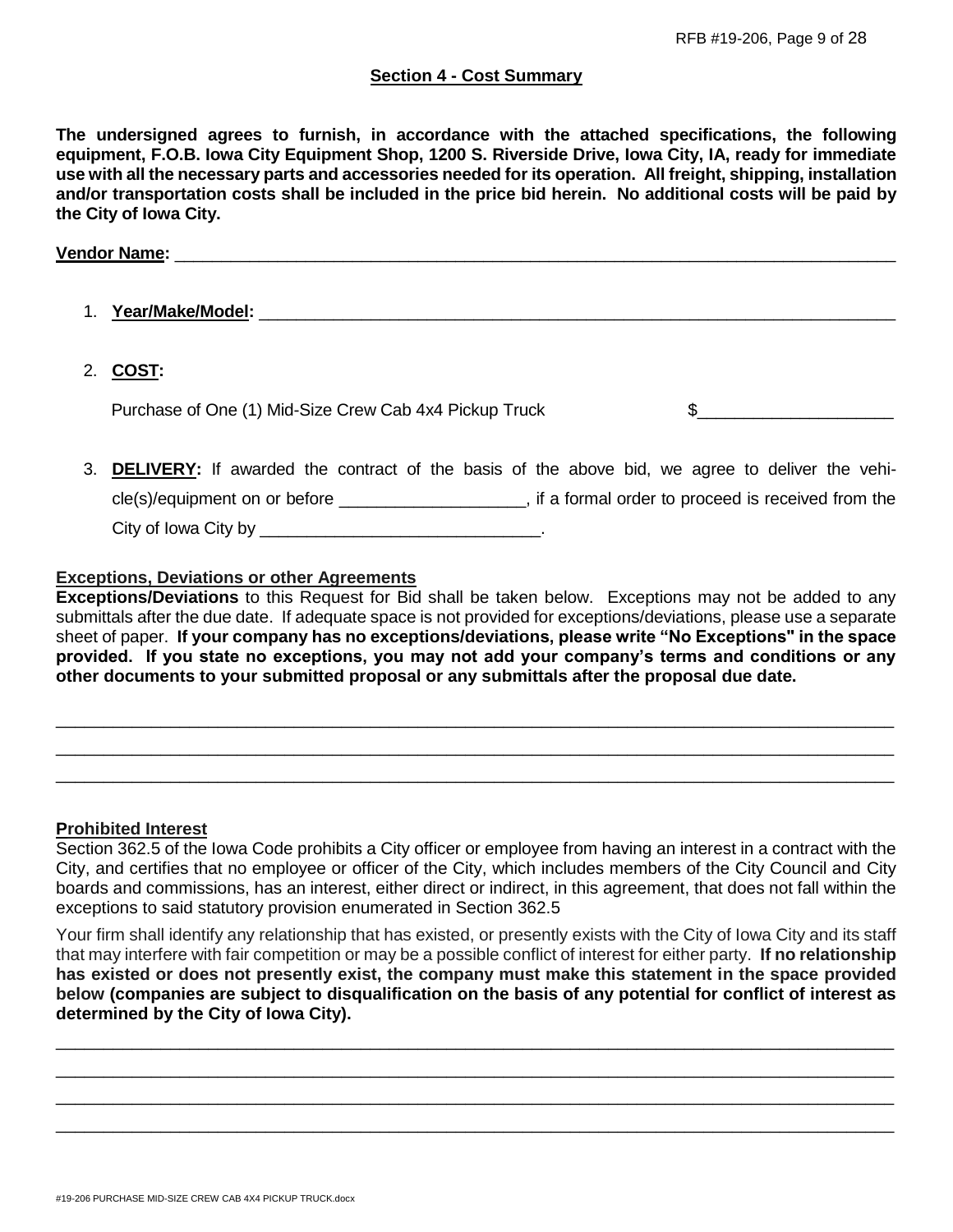### **Liens, Unsatisfied Judgments, Disciplinary Actions**

List any and all disciplinary actions, administrative proceedings, malpractice claims or other like proceedings against your company or any of its personnel relating to your firm's services that are current, pending, or occurring in the last five (5) years. **If your company has no liens, unsatisfied judgments, or disciplinary actions that have occurred you must state this also.**

\_\_\_\_\_\_\_\_\_\_\_\_\_\_\_\_\_\_\_\_\_\_\_\_\_\_\_\_\_\_\_\_\_\_\_\_\_\_\_\_\_\_\_\_\_\_\_\_\_\_\_\_\_\_\_\_\_\_\_\_\_\_\_\_\_\_\_\_\_\_\_\_\_\_\_\_\_\_\_\_\_\_\_\_\_\_\_\_ \_\_\_\_\_\_\_\_\_\_\_\_\_\_\_\_\_\_\_\_\_\_\_\_\_\_\_\_\_\_\_\_\_\_\_\_\_\_\_\_\_\_\_\_\_\_\_\_\_\_\_\_\_\_\_\_\_\_\_\_\_\_\_\_\_\_\_\_\_\_\_\_\_\_\_\_\_\_\_\_\_\_\_\_\_\_\_\_ \_\_\_\_\_\_\_\_\_\_\_\_\_\_\_\_\_\_\_\_\_\_\_\_\_\_\_\_\_\_\_\_\_\_\_\_\_\_\_\_\_\_\_\_\_\_\_\_\_\_\_\_\_\_\_\_\_\_\_\_\_\_\_\_\_\_\_\_\_\_\_\_\_\_\_\_\_\_\_\_\_\_\_\_\_\_\_\_

# **City of Iowa City Wage Theft Policy**

Your company must carefully review the policy included in Section 6 of this Request for Bid. Any objection that your company has regarding this policy must be stated in the space provided below. **If your company is in agreement with this policy and is able to uphold the policy, provide a statement in the space provided below.**

\_\_\_\_\_\_\_\_\_\_\_\_\_\_\_\_\_\_\_\_\_\_\_\_\_\_\_\_\_\_\_\_\_\_\_\_\_\_\_\_\_\_\_\_\_\_\_\_\_\_\_\_\_\_\_\_\_\_\_\_\_\_\_\_\_\_\_\_\_\_\_\_\_\_\_\_\_\_\_\_\_\_\_\_\_\_\_\_ \_\_\_\_\_\_\_\_\_\_\_\_\_\_\_\_\_\_\_\_\_\_\_\_\_\_\_\_\_\_\_\_\_\_\_\_\_\_\_\_\_\_\_\_\_\_\_\_\_\_\_\_\_\_\_\_\_\_\_\_\_\_\_\_\_\_\_\_\_\_\_\_\_\_\_\_\_\_\_\_\_\_\_\_\_\_\_\_ \_\_\_\_\_\_\_\_\_\_\_\_\_\_\_\_\_\_\_\_\_\_\_\_\_\_\_\_\_\_\_\_\_\_\_\_\_\_\_\_\_\_\_\_\_\_\_\_\_\_\_\_\_\_\_\_\_\_\_\_\_\_\_\_\_\_\_\_\_\_\_\_\_\_\_\_\_\_\_\_\_\_\_\_\_\_\_\_

# **Voluntary Demographic Information**

- *"Women owned business"* means a business that is fifty-one percent or more owned, operated, and actively managed by one or more women.
- *"Minority-owned business"* means a business that is fifty-one percent or more owned, operated, and actively managed by one or more minority persons. "Minority" persons are persons who are Asian, Black, Hispanic and Native American.
- *"Service-disabled veteran-owned business"* means a business that is fifty-one percent or more owned, operated, and actively managed by one or more service-disabled veterans, as defined in 15 U.S.C. §632.
- □ None of the Above

Designated person(s) who can be contacted for information during the period of evaluation and for prompt contract administration upon award of the contract. Provide the following information:

Name:

Phone Number:

E-mail Address: \_\_\_\_\_\_\_\_\_\_\_\_\_\_\_\_\_\_\_\_\_\_

The undersigned bidder agrees to supply the goods and services, in accordance with the attached specifications, terms, and conditions.

The undersigned bidder, having examined and determined the scope of this bid, hereby proposes to provide the required labor, travel, services and equipment and to perform the work as described in the bid documents and to do all work at the prices set forth within.

The undersigned bidder states that this bid is made in conformity with the specifications and qualifications contained herein. In the event that there are any discrepancies or differences between any conditions of the vendor's bid and the bid prepared by the City of Iowa City, the City's Request for Bid document shall prevail.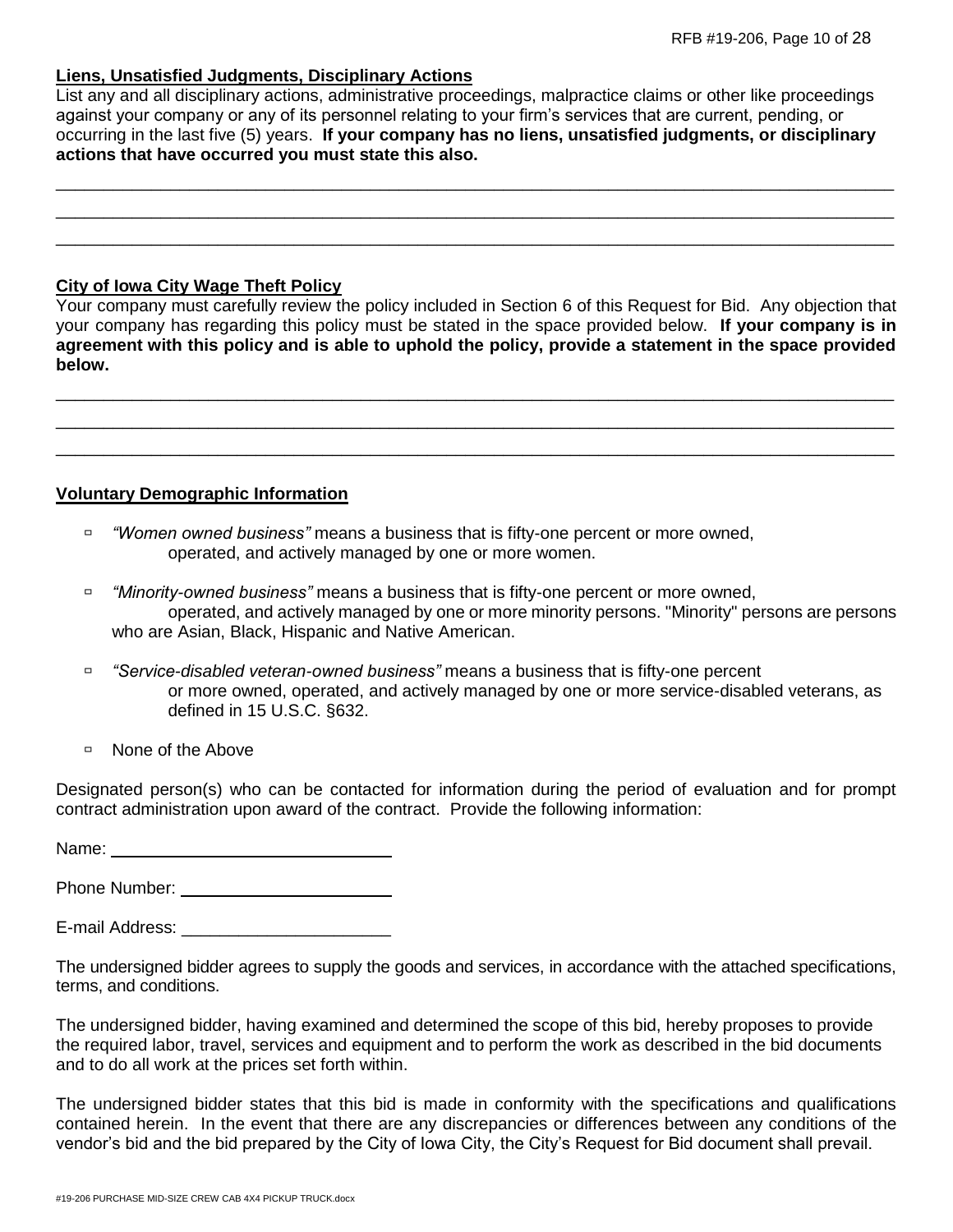The undersigned bidder certifies that this bid is made in good faith and without collusion or connection with any other person or persons bidding on the project.

No ink stamps will be accepted. The information below must be legibly handwritten or typed.

#### **AUTHORIZED SIGNATURE:**

| NAME OF FIRM:                | <u> 1989 - Jan Samuel Barbara, martin da shekarar 1980 - An tsara tsara tsara tsara tsara tsara tsara tsara tsar</u>                                                                                                                 |
|------------------------------|--------------------------------------------------------------------------------------------------------------------------------------------------------------------------------------------------------------------------------------|
| ADDRESS:                     | <u> 1989 - Johann Stoff, deutscher Stoff, der Stoff, der Stoff, der Stoff, der Stoff, der Stoff, der Stoff, der S</u>                                                                                                                |
|                              | <u> 1989 - Johann Stoff, amerikansk politiker (d. 1989)</u>                                                                                                                                                                          |
| PHONE NUMBER:                |                                                                                                                                                                                                                                      |
| TOLL-FREE PHONE NUMBER:      | <u> 1989 - Johann Johann Stoff, deutscher Stoffen und der Stoffen und der Stoffen und der Stoffen und der Stoffen</u>                                                                                                                |
| <b>FAX NUMBER:</b>           | <u> Andreas Andreas Andreas Andreas Andreas Andreas Andreas Andreas Andreas Andreas Andreas Andreas Andreas Andr</u>                                                                                                                 |
| E-MAIL ADDRESS:              |                                                                                                                                                                                                                                      |
|                              |                                                                                                                                                                                                                                      |
|                              |                                                                                                                                                                                                                                      |
|                              |                                                                                                                                                                                                                                      |
| SIGNATURE OF REPRESENTATIVE: | <u>and the state of the state of the state of the state of the state of the state of the state of the state of the state of the state of the state of the state of the state of the state of the state of the state of the state</u> |
| DATE SIGNED:                 | <u> 1989 - Johann Barbara, martxa alemaniar arg</u>                                                                                                                                                                                  |
|                              |                                                                                                                                                                                                                                      |
|                              |                                                                                                                                                                                                                                      |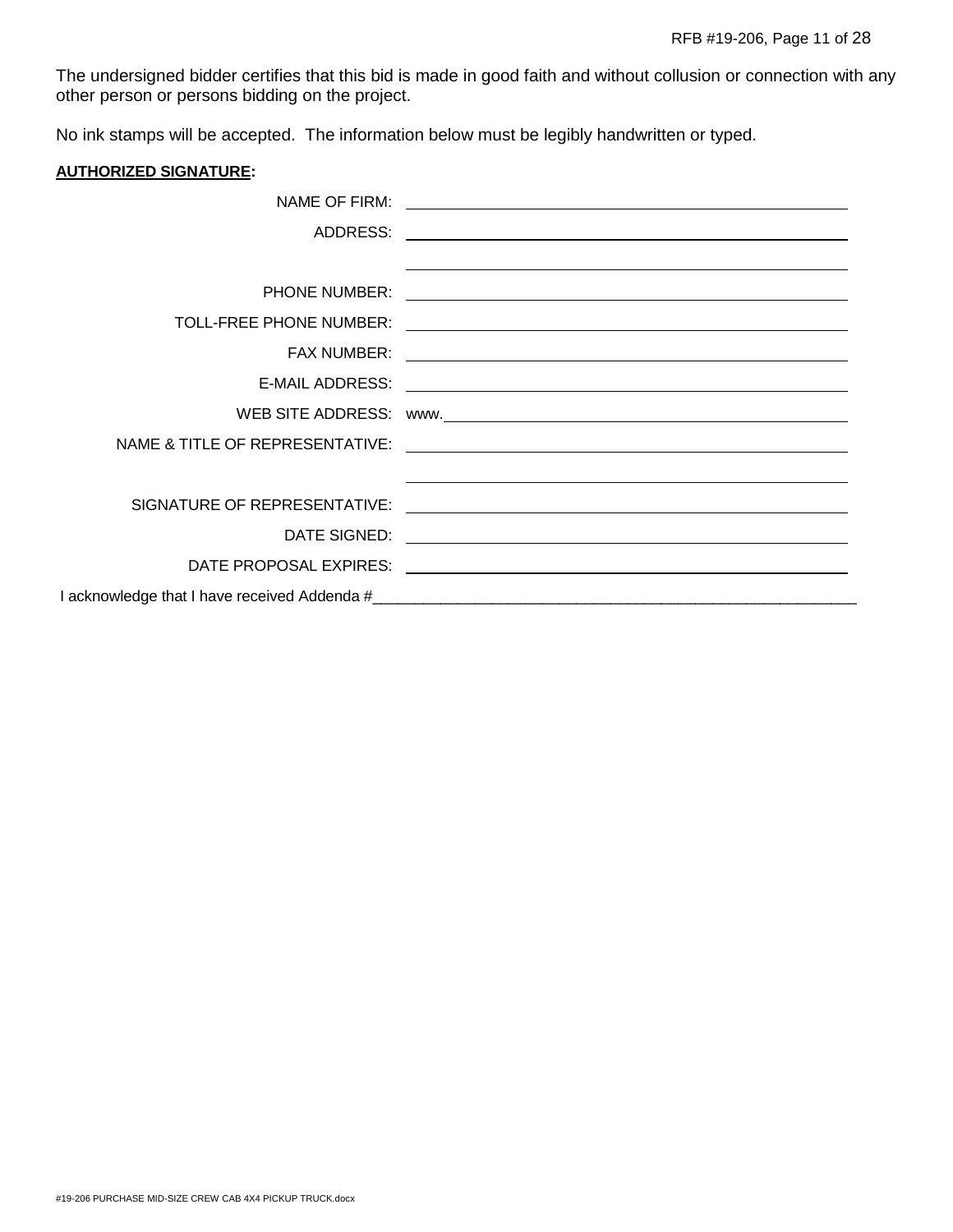### **Section 5 - General Conditions and Instructions to Bidders**

**The general rules and conditions which follow apply to all bids issued by the City unless otherwise specified. Bidders or their authorized agents are expected to fully inform themselves as to the conditions, requirements, and specifications before submitting bids; failure to do so shall be at the bidder's own risk.**

Bids and contracts issued by the City of Iowa City shall bind bidders to applicable conditions and requirements herein set forth unless otherwise specified in the bid documents, and are subject to all federal, state, and municipal laws, rules, regulations, and limitations.

"**Bid**" as referenced herein shall include all bids, quotations and proposals.

"**Bid date**" as referenced herein shall mean the local date and time specified in the bid documents.

#### **A. Conditions for Bidding**

1. **No Contact Policy**. No contact policy: All questions regarding this Request for Bid must be in written form and must be submitted to the Purchasing Division, as stated above. After the date and time established for receipt of bids by the City, any contact initiated by the proposer or by a City representative, other than the Purchasing Division representative listed herein, concerning this Request for Bid is prohibited. Any such unauthorized contact may cause the disqualification of the proposer from the procurement transaction.

Unless authorized by the Purchasing Division, no other City official or City employee is empowered to speak for the City with respect to this acquisition. Any Proposer seeking to obtain information, clarification, or interpretations from any other City official or City employee other than the Purchasing Division is advised that such material is used at the Proposer's own risk. The City will not be bound by any such information, clarification, or interpretation.

Following the Bid submittal deadline, Proposers shall not contact the Purchasing Division or any other City employee except to respond to a request by the Purchasing Division.

- 2. **Completeness/Authorization of Bid**. Bidder shall supply all information and submittals required by the bid documents to constitute a proper bid. Bid shall be signed with the firm name and by an authorized agent.
- 3. **Addressing of Bid**. Unless otherwise specified, faxed or e-mailed bids will not be accepted. Bid shall be submitted in a sealed envelope or box clearly marked on the front with bid number and due date, and unless otherwise specified, addressed to:

Attn: City Clerk's Office City of Iowa City 410 East Washington Street, Room 140 Iowa City, Iowa 52240-1826

4. **Bid Deadline/Opening**. Bidder shall be responsible for taking whatever measures are necessary to ensure that the bid reaches the office of the City Clerk or otherwise specified agent on or before the local time and date specified. The City shall not be responsible for, and may not consider, any bid delayed in the postal or other delivery service, or in the City's internal mail system, nor any late bid, amendment thereto, or request for withdrawal of bid received after the date specified.

Bidders and/or their authorized agents may be present if a formal bid opening is held, at which time all bids shall be opened and cost data read aloud.

A written request for withdrawal of a bid or any part thereof may be granted, provided the request is received by the City prior to specified bid date.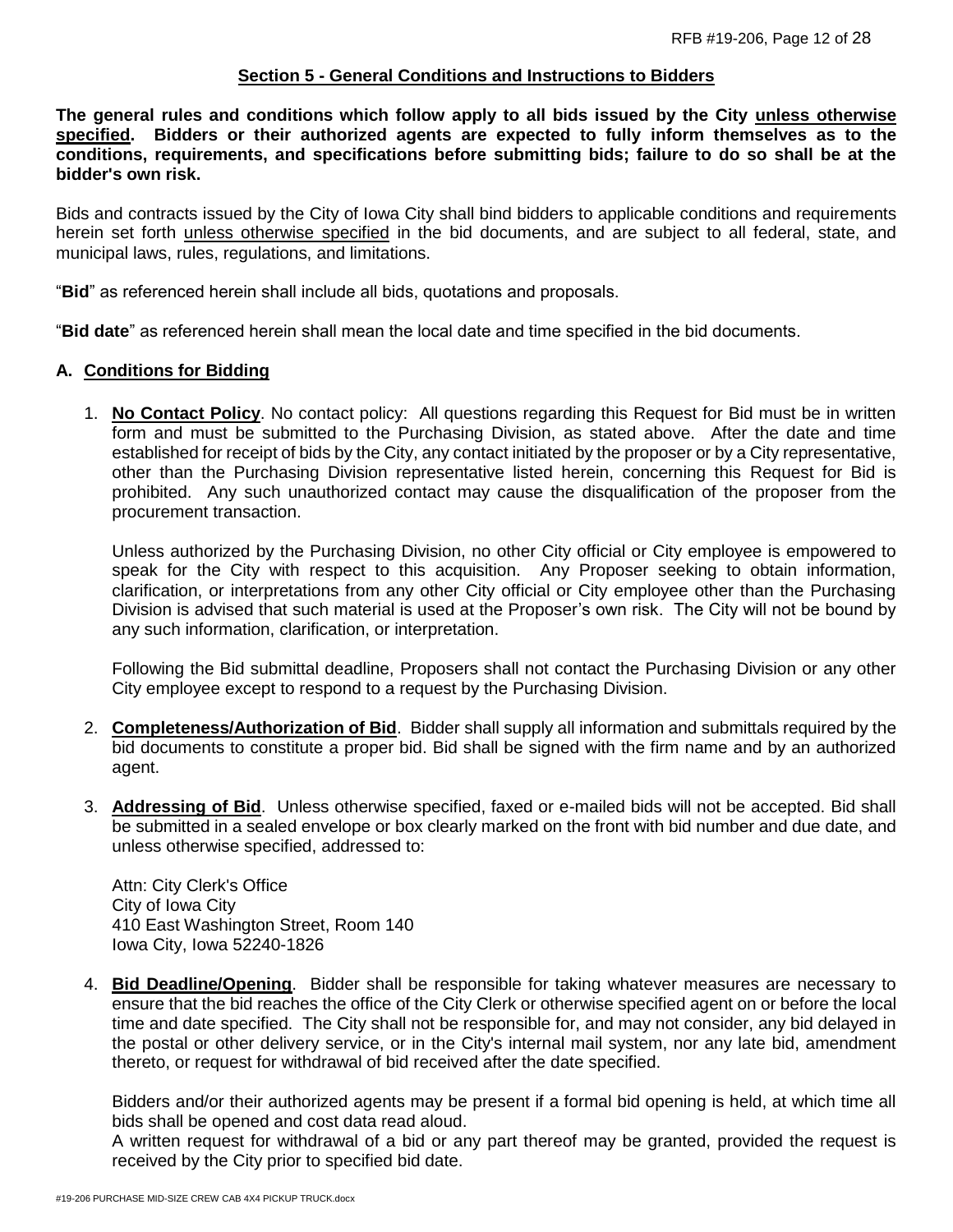Bids received after the time and date specified on the request for bid will not be opened and will not be considered for award.

- 5. **Bids Binding 30 Days**. Unless otherwise specified, all formal bids submitted shall be binding for thirty (30) calendar days following bid date, unless the bidder(s), at the City's request, agrees to an extension.
- 6. **Trade Secrets or Proprietary Information**. Responses to this Request for Bid become the exclusive property of the City of Iowa City. All documents submitted in response to this Request for Bid may be regarded as public records and may be subject to disclosure. Protection from disclosure may apply to those elements in each submittal which are marked as "Trade Secret", "Confidential", or "Proprietary". During the course of the submittal evaluation process or the course of the project, City of Iowa City will accept materials clearly and prominently labeled "Trade Secret", "Confidential", or "Proprietary" by the respondent or other submitting party. The City of Iowa City will not advise as to the nature of the content of the documents entitled to protection to disclosure, or as to the definition of trade secret, confidential, or proprietary information. The respondent or other submitting party will be solely responsible for all such determinations made by it, and for clearly and prominently marking each and every page or sheet of materials with "Trade Secret", "Confidential", or "Proprietary" as it determines to be appropriate. Respondents which indiscriminately so identify all or most of their submittal as protected from disclosure without justification may be deemed non-responsive.

The City of Iowa City will endeavor to advise the Respondent of any request for the disclosure of the material so marked with "Trade Secret", "Confidential", or "Proprietary", and give the proposer or other submitting party the opportunity to seek a court order to protect such materials from disclosure. If a party other than the proposer submitted the requested material, the proposer shall be solely responsible for notifying the submitting party of the request. The City's sole responsibility is to notify the proposer of the request for disclosure, and the City of Iowa City shall not be liable for any damages resulting out of such disclosure, whether such disclosure is deemed required by law, by an order of court or administrative agency, or occurs through inadvertence, mistake, negligence on the part of the City of Iowa City or their officers, employees, consultants, or subconsultants

- 7. **Bids for all of part**. Unless otherwise specified, bidder may restrict his/her bid to consideration in the whole by so stating, but shall name a unit price for each item bid upon; any bid on which the bidder names a total price for all items without quoting a price on each and every separate item may be rejected at the option of the City.
- 8. **Discount Bids**. Discounts may be taken into consideration.
- 9. **Multiple Bids**. Bidders may submit more than one bid, provided the additional bid or bids are properly submitted on the bid forms.
- 10. **Competency of Bidder**. No bid may be accepted from or contract awarded to any person, firm or corporation which is in arrears or in default to the City of Iowa City upon any debt or contract, or has failed to perform faithfully any previous contract with the City. If requested, the bidder shall present evidence of performance ability and possession of necessary facilities, pecuniary resources and adequate insurance to comply with the terms of this specification and contract documents; such evidence shall be presented within a specified time and to the satisfaction of the City.
- 11. **Collusive Bidding**. The Bidder certifies that his/her bid is made without any previous understanding, agreement or connection with any person, firm, or corporation making a bid for the same project, without prior knowledge of competitive prices, and it is in all respects fair, without outside control, collusion, fraud or otherwise illegal action.
- 12. **Officers not to Benefit**. Upon signing this agreement, Consultant acknowledges that Section 362.5 of the Iowa Code prohibits a City officer or employee from having an interest in a contract with the City, and certifies that no employee or officer of the City, which includes members of the City Council and City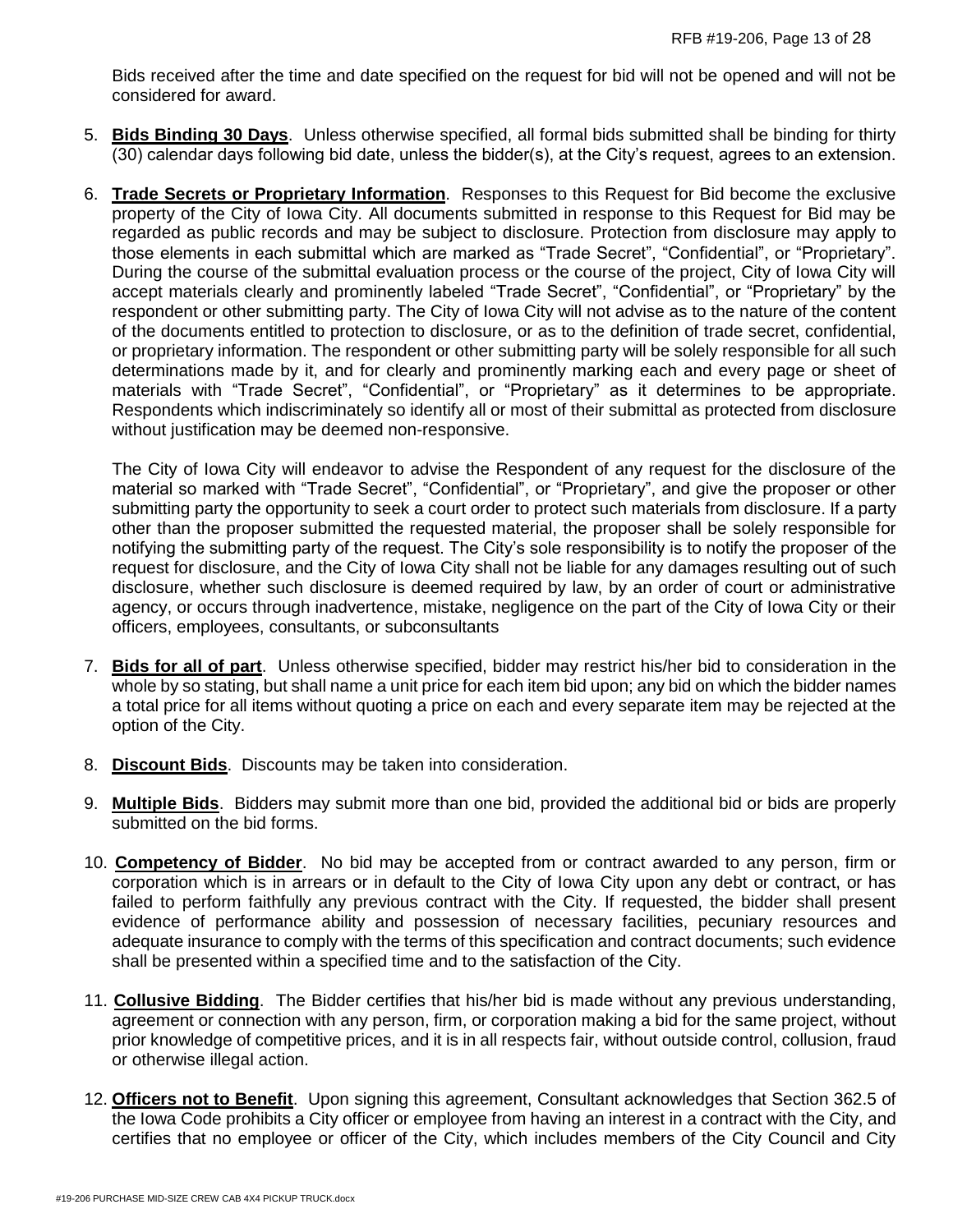boards and commissions, has an interest, either direct or indirect, in this agreement, that does not fall within the exceptions to said statutory provision enumerated in Section 362.5

- 13. **Equal Employment Opportunity.** All bidders are subject to and must comply with the provisions of the City's EEO policy and applicable local, state and federal anti-discrimination laws. All City contractors, subcontractors or consultants with contracts of \$25,000 or more (or less, if required by another governmental agency) must abide by the requirements of the City's Contract Compliance Document. Emergency contracts are exempt from this provision.
- 14. **Samples/Literature Required**. When required, each bidder shall submit samples and/or catalogs, descriptive literature, detailed drawings, and other information necessary to fully describe the proposed commodity or service.

Bidder shall bear the cost of and make arrangements for the delivery and removal of samples to the specified location. The City may retain awarded bidder's samples until delivery of contracted commodities and/or service has been completed and accepted. Unsuccessful bidders shall remove samples as soon as possible after bid award. The City shall not be responsible for such samples if not removed by the bidder within thirty (30) calendar days after the award has been made.

15. **Wage Theft**. All City contractors with contracts of \$25,000 or more must abide by the requirements of the City's Wage Theft Policy. Pursuant to the Wage Theft Policy, the City will not to enter into certain contracts with, or provide discretionary economic development assistance to, any person or entity (including an owner of more than 25% of the entity) who has admitted guilt or liability or been adjudicated guilty or liable in any judicial or administrative proceeding of committing a repeated or willful violation of the Iowa Wage Payment Collection law, the Iowa Minimum Wage Act, the Federal Fair Labor Standards Act or any comparable state statute or local ordinance, which governs the payment of wages, for a period of five (5) years from the date of the last conviction, entry of plea, administrative finding or admission of guilt.

The Wage Theft Policy does not apply to emergency purchases of goods and services, emergency construction or public improvement work, sole source contracts excepted by the City's purchasing manual, cooperative/piggyback purchasing or contracts with other governmental entities.

16. **Bid Summary**. Summary of bid award made will be posted to the City's web-site at <https://icgov.org/purchasing-bids>

### **B. Insurance and Bonds**

- 1. **Insurance Requirements**. When required, the successful bidder shall provide insurance as follows:
	- a. Certificate of Insurance; Cancellation or Modification
		- 1. Before commencing work, the Contractor shall submit to the City for approval of a Certificate of Insurance meeting all requirements specified herein, to be in effect for the full contract period.
		- 2. The Contractor shall notify the City in writing at least thirty (30) calendar days prior to any change or cancellation of said policy or policies.
		- 3. Cancellation or modification of said policy or policies shall be considered just cause for the City of Iowa City to immediately cancel the contract and/or to halt on the contract, and to withhold payment for any work performed on the contract.
		- 4. The policy shall be primary in payment, not excess or contingent, regardless of any other coverage available to the City.
	- b. Minimum Coverage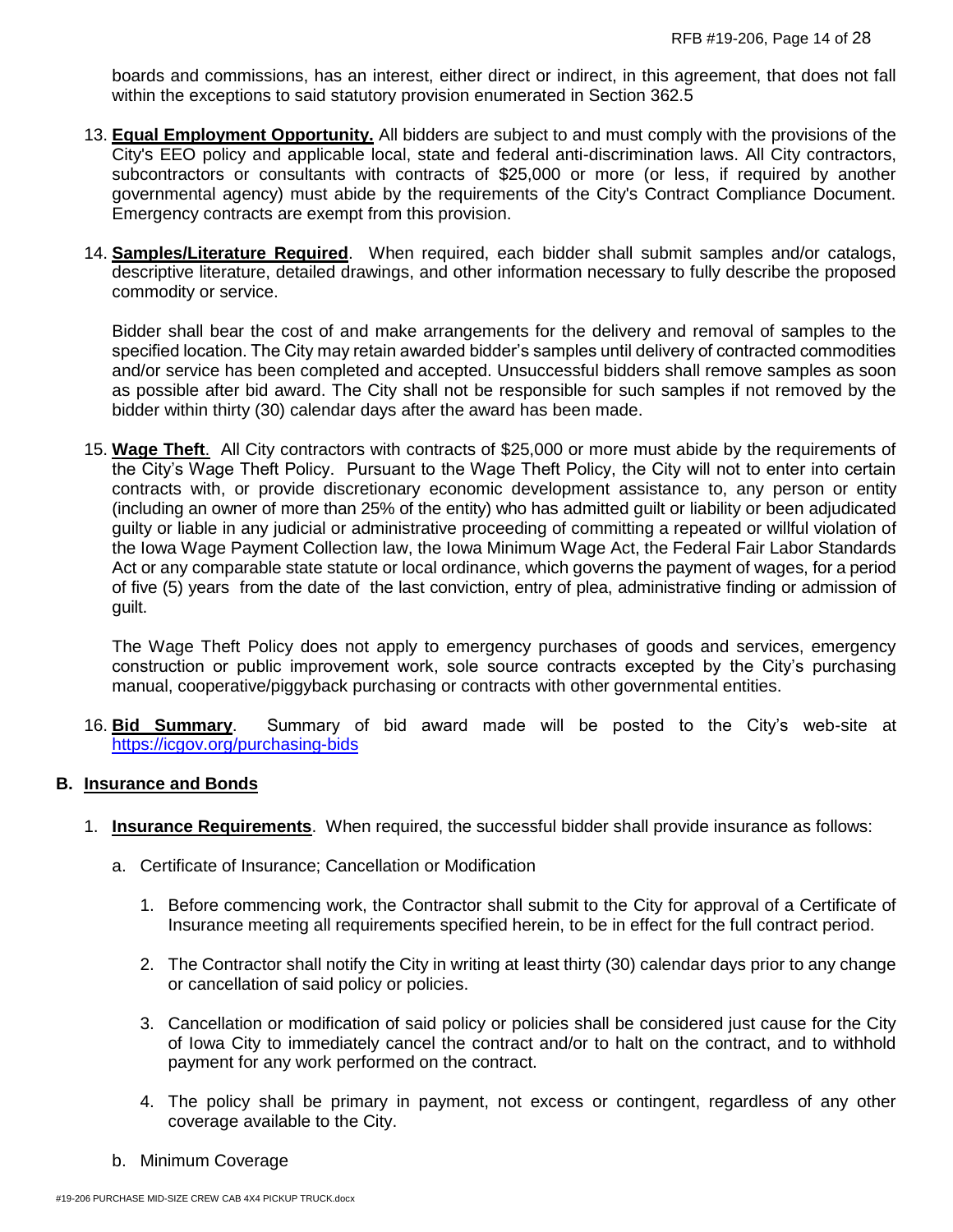1. Any policy or policies of insurance purchased by the Contractor to satisfy his/her responsibilities under this contract shall include contractual liability coverage, and shall be in the following type and minimum amounts:

| <b>INSURANCE REQUIRENTS</b>                                                 |                              |             |
|-----------------------------------------------------------------------------|------------------------------|-------------|
| Informal Project Specs: Class I (under \$1M)                                |                              |             |
| Type of Coverage                                                            | Each                         |             |
|                                                                             | Occurrence                   | Aggregate   |
| a. Comprehensive General Liability                                          |                              |             |
| (1) Bodily Injury & Property Damage                                         | \$500,000                    | \$1,000,000 |
| b. Automobile Liability                                                     | <b>Combined Single Limit</b> |             |
| (1) Bodily Injury & Property Damage                                         | \$500,000                    |             |
| c. Worker's Compensation Insurance as required by Chapter 85, Code of Iowa. |                              |             |

**Insurance Requirements**

The City requires that the Contractor's Insurance carrier be "A" rated or better by A.M. Best.

- 2. **Performance Bond**. **When required**, the successful Bidder shall furnish a bond in the amount of one hundred percent (100%) of the contract price, said bond to be issued by a responsible surety approved by the City and shall guarantee the prompt payments of all materials and labor and protect and save harmless the City from claims and damages of any kind caused by the operation of the contract, and shall also guarantee the maintenance of the improvement for a specified period following its completion and acceptance by the City. A letter of Irrevocable Credit from a responsible lending agency approved by the City, for the same guarantee(s) as noted above, may be submitted for approval. The City reserves the right to accept or reject this form of guarantee.
- 3. **Bid Security**. **When required**, no bid shall be considered unless accompanied by either of the following forms of bid security:
	- a. A certified or cashier's check drawn on a solvent Iowa bank or a bank chartered under the laws of the United States, or a certified share draft drawn on a credit union in Iowa or chartered under the laws of the United States, in an amount equal to a minimum of five percent (5%) of the bid, or
	- b. A bid bond executed by a corporation authorized to contract as a surety in the State of Iowa, in a penal sum of a minimum of five percent (5%) of the bid.

The bid security shall be made payable to the Treasurer of the City of Iowa City, and shall be forfeited to the City of Iowa City as liquidated damages in the event the successful bidder fails to enter into a contract within fourteen (14) calendar days and, when required, post bond satisfactory to the City insuring the faithful performance of the contract and maintenance of said work, if required, pursuant to the provisions of the bid documents and other contract documents. The amount of the check, draft or bond shall not constitute a limitation upon the right of the City of Iowa City, Iowa, to recover for the full amount of such damage.

Security deposits of the lowest two (2) or more bidders may be retained pending contract award or rejection. All other security deposits will be returned promptly.

# **C. Specifications**

1. **Formal Specifications.** The bidder shall abide by and comply with the true intent of the specifications (not take advantage of any unintentional error or admission). Whenever herein mention is made of a commodity and/or service to be provided in accordance with laws, ordinances, building codes, underwriters' codes or similar expressions, the requirements of these laws, ordinances, etc., shall be construed as the minimum requirements of the specifications.

The absence of a written list of deviations submitted with the bid shall hold the bidder strictly accountable to the City and to the specifications as written. Any unauthorized deviation from the specifications may be grounds for rejection of the commodity and/or service when delivered.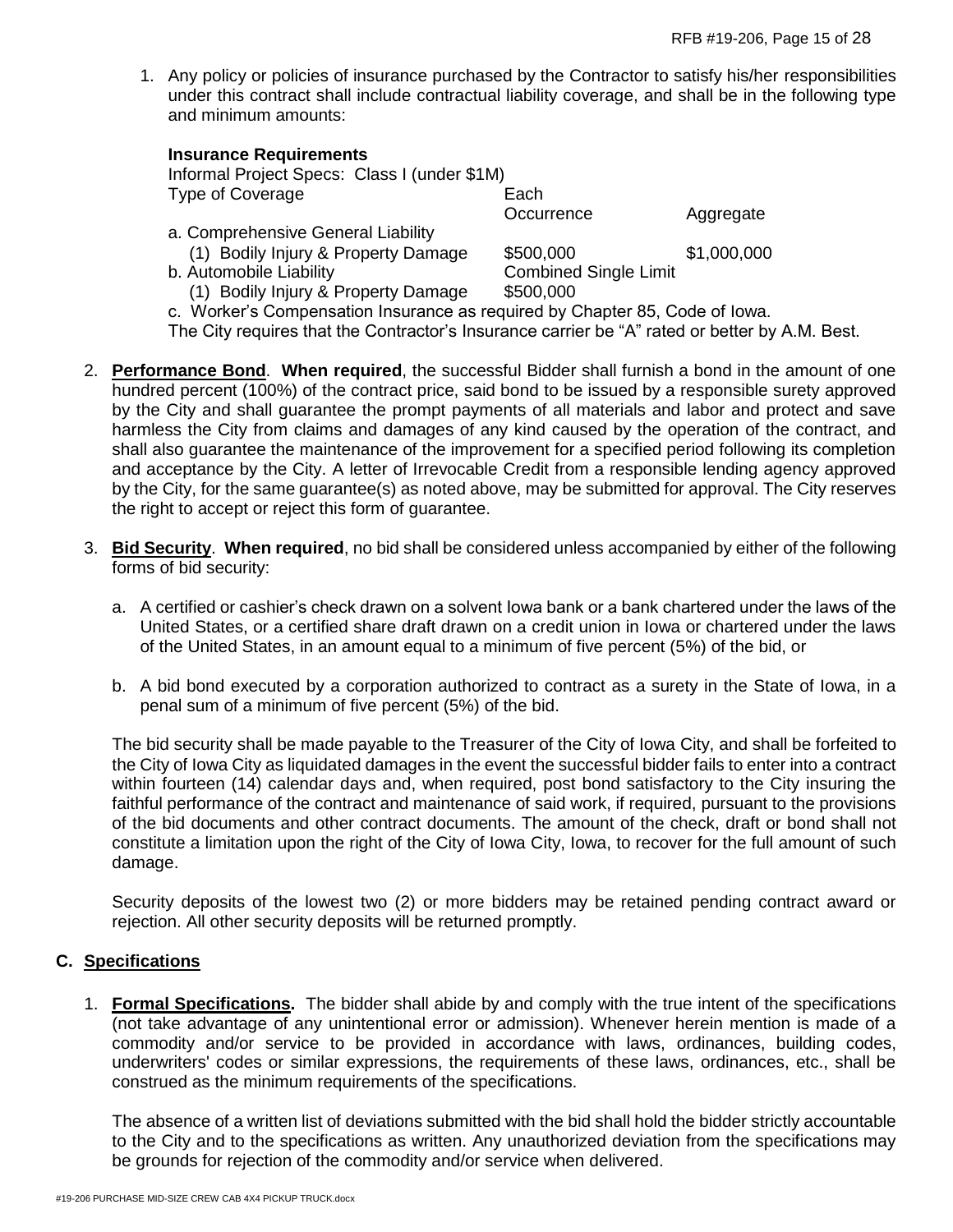2. **Proposed Alternate.** When an item is identified in the bid document by a manufacturer's name or catalog number, it is understood that the bidder proposes to furnish the commodity and/or service so identified by the City unless the bidder specifically proposes an alternate. In bidding on a proposed alternate, the bidder shall clearly state on his/her bid exactly what he/she proposes to furnish, and forward with his/her bid, a complete description of the proposed alternate, including brand, model number, drawings, performance and test data, references, and any other information necessary for a complete evaluation. Bidder shall include a statement setting forth any changes in other materials, equipment, or other work which would be required by incorporation of the proposed alternate. The burden of proof of the merit of the proposed alternate is upon the proposer.

The City's decision to approve or disapprove of a proposed alternate shall be final.

- 3. **Addendum to Specifications.** Any substantive interpretation, correction or change of the bid documents shall be made by addendum. Unless otherwise specified the addendum will be posted to the City of Iowa City web-site www.icgov.org/default/apps/equipment/commodities.asp. Interpretation, corrections or changes of the bid documents made in any other manner shall not be binding, and bidders shall not rely upon such interpretations, corrections or changes. Any addendum shall be issued by the City within a reasonable time prior to the bid date. It is the bidder's responsibility to visit this web-site to insure that they have received all important addenda or revisions to the Invitation to Bid prior to bidding.
- 4. **Receipt of One Bid**. In the event only one bid is received, the City of Iowa City may require that the successful vendor submit a cost bid in sufficient detail for the City to perform a cost/price analysis to determine if the bid price is fair and reasonable.

# **D. Award of Contract**

1. **Award or Rejection of Bids**. Unless otherwise specified, the contract shall be awarded to the lowest responsible and responsive bidder complying with the provisions of the bid documents, provided the bid price is reasonable and it is in the best interest of the City to accept it. The City reserves the right to reject any and all bids, to accept in whole or in part, to add or delete quantities, to waive any informalities in bids received, and to accept or reject any bid which deviates from specifications when in the best interest of the City. The City also reserves the right to reject the bid of any bidder who has previously failed to perform properly or complete on time contracts of a similar nature, or a bid from a bidder who, investigation shows, is not in a position to perform the contract.

In determining a bidder's responsibility, the City may consider the following qualifications, in addition to price:

- The quality, availability, adaptability and life cycle costing of the commodities and/or service.
- Guarantees and warranties.
- Ability, capacity and skill to provide the commodities and/or service required within the specified time.
- Ability to provide future maintenance and service.
- Character, integrity, reputation, experience and efficiency.
- Quality of performance of previous and/or existing contracts.
- Previous and existing compliance with laws and ordinances relating to contracts with the City and to the bidder's employment practices.
- Whether the bidder is in arrears to the City, in debt on a contract or is a defaulter on surety to the City.
- If reasonable doubts arise as to bidder's solvency, the City reserves the right to require financial information sufficient to show solvency and/or require a performance bond.
- Such other relevant information as may be secured by the City.

In determining a bidder's responsiveness, the City shall consider whether the bid conforms in all material respects to the bid documents.

2. **Local Preference.** Preference may be given to local businesses or vendors that have a business located within Johnson County. This includes branch operations and franchises. Cost and other considerations being equal, local businesses shall be given first consideration for the purchase of goods or services. A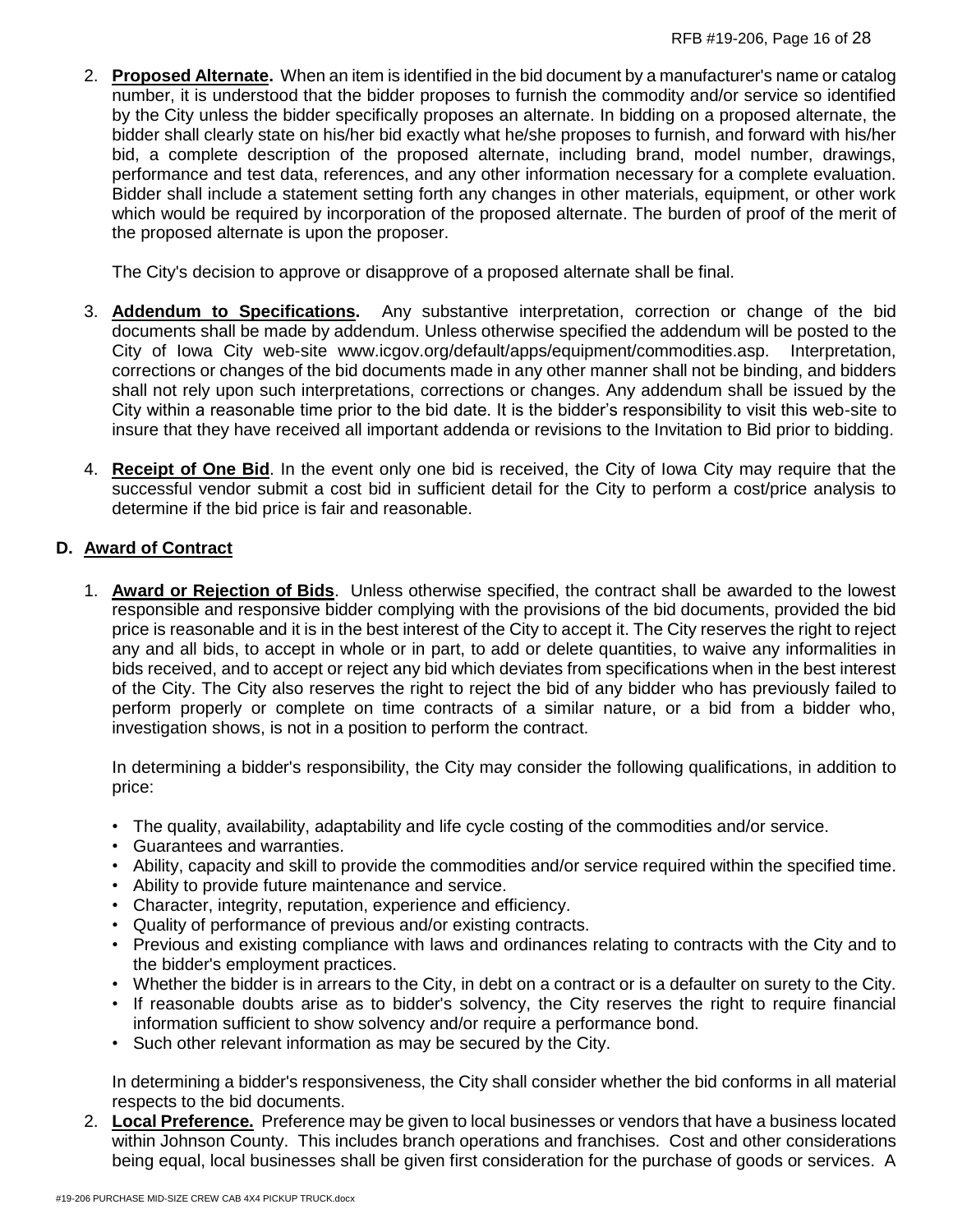local business or vendor that submits a quote or bid by the established deadline falling within 5% of the lowest bid will have the opportunity to match the lowest price submitted, but only if that price was submitted by a non-local vendor.

In this instance, the City representative responsible for issuing the solicitation will contact the local vendor/business that has fallen within the 5% threshold to request a price match. The business/vendor will have a twenty-four hour period to submit a written price match to the City representative. If more than one local business/vendor meets the criteria above, each local vendor will be given forty-eight hours to submit a lower bid in writing. All revised bids must be at or lower than the original lowest bid. At the close of the forty-eight hour period, the contract will be awarded to the lowest bidder, local or otherwise. In the event of a tie, the local vendor will be awarded the contract. If two or more local vendors tie, the award will be determined by coin flip.

The local preference policy does not apply to Public Improvement projects, goods and services acquired through the Request for Bid process, or purchases utilizing Federal Transit funds or Federal funding.

- 3. **State of Iowa Resident Bidder Preference**. By virtue of statutory authority, preference will be given to products and provisions grown and coal produced within the State of Iowa, and to Iowa domestic labor, to the extent lawfully required under Iowa Statutes. The Iowa Reciprocal Preference Act (SF 2160) applies to the contract with respect to bidders who are not Iowa residents.
- 4. **Federal Transit Funds**. Purchases utilizing Federal Transit funds are not eligible for local or state purchase consideration.
- 5. **Tie Bids**. If two or more bidders submit identical bids and are equally qualified, the City's decision to make award to one or more of such bidders shall be final.
- 6. **Errors in Bid**. Any ambiguity in any bid as a result of omission, error, lack of clarity or non-compliance by the bidder with specifications, instructions and all conditions of bidding shall be construed in the light most favorable to the City. Any changes that are made to this bid (white out, crossing out, etc.) before submission must be dated and initialed in all areas that a change was made.
- 7. **Contract Award**. A written award in the form of a Purchase Order or other instrument shall result in a binding contract without further action by either party.

# **E. General Contract Provisions**

- 1. **Availability of Funds**. A contract shall be deemed executory only to the extent of appropriations available to each department for the purchase of such commodities and/or service. The City's extended obligation on these contracts which envision extended funding through successive fiscal periods shall be contingent upon actual appropriation for the following fiscal year.
- 2. **Change in Laws.** In the event of a change in law that frustrates the goals of the City relative to this contract, the City will be entitled to terminate the contract upon written notification to the vendor without cost or penalty to the City.
- 3. **Contract Alterations**. The City reserves the right to make changes to the good and/or services to be provided which are within the Scope of this Contract. No assignment, alteration, change, or modification of the terms of this Contract shall be valid unless made in writing and agreed to by both the City and the Vendor. The Vendor shall not commence any additional work or change the scope of the goods and/or services provided until authorized in writing by the City. The Vendor shall make no claim for additional compensation in the absence of a prior written approval and amendment of this Contract executed by both the Vendor and the City. This Contract may only be amended, supplemented or modified by a written document executed in the same manner as this Agreement by the Purchasing Division.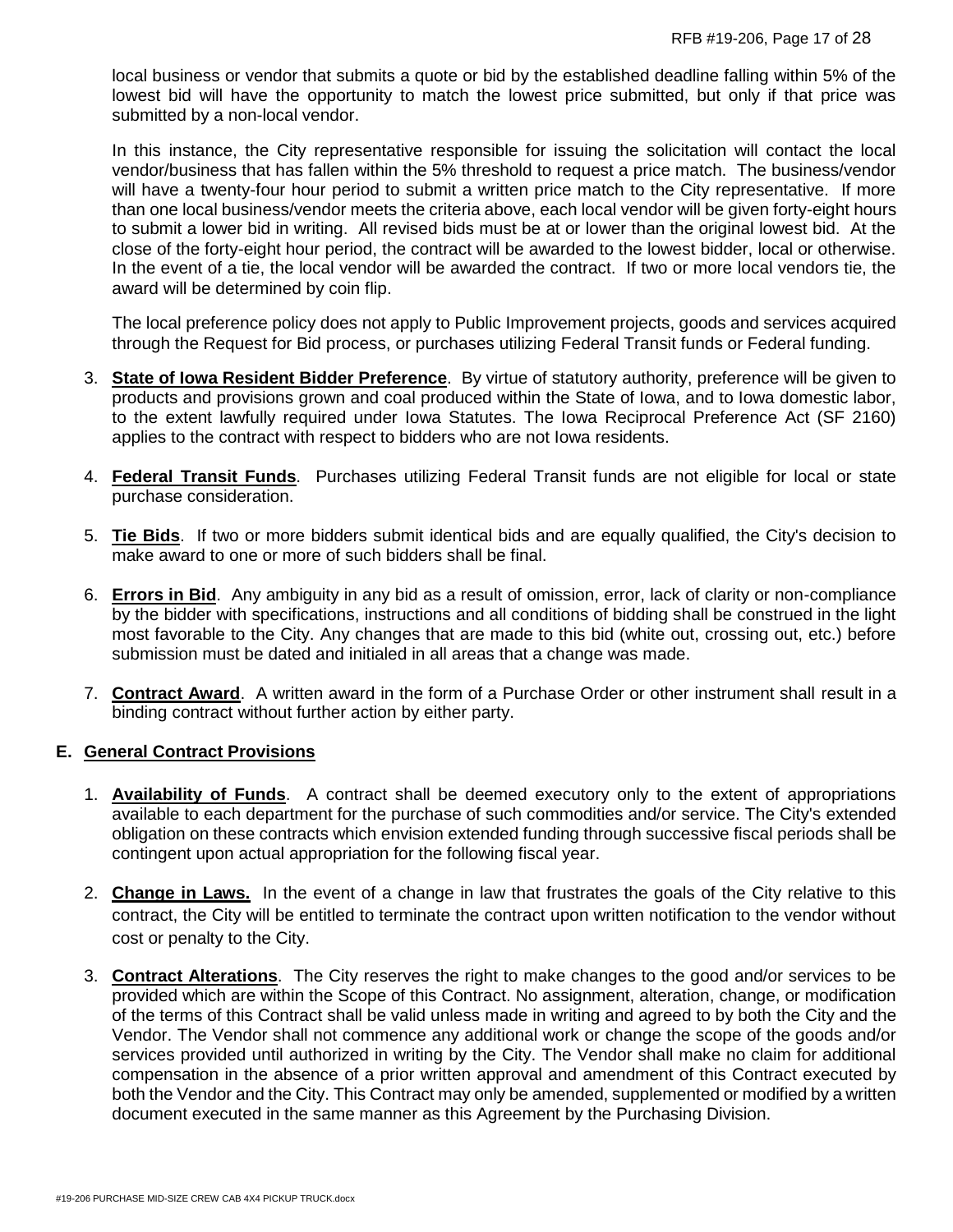- 4. **Subletting of Contract**. Contractor shall not assign, transfer, convey, sublet or otherwise dispose of his/her contract or his/her right, title or interest therein, or his/her power to execute such contract, to any other person, firm or corporation, without the prior written consent of the City, but in no case shall such consent relieve the Contractor from his/her obligations, or change the terms of contract.
- 5. **Contract Period**. Contract shall remain in force for a full period specified and until all commodities and/or services ordered before date of termination shall have been satisfactorily delivered and accepted and thereafter until all requirements and conditions shall be met, unless:
	- a. Extended upon written authorization of the City and accepted by contractor, to permit ordering or unordered balances or additional quantities at contract prices and in accordance with contract terms.
	- b. Extended upon written authorization of the City and accepted by contractor, for a period negotiated and agreed upon by both parties, when in the best interest of the City.
	- c. Terminated due to default, as described below.
- 6. **Default**. The contract may be cancelled or annulled by the City in whole or in part by written notice of default to the Contractor upon non-performance, violation of contract terms, delivery failure, bankruptcy or insolvency, or the making of an assignment for the benefit of creditors. An award may then be made to next low bidder, or when time is of the essence, similar commodities and/or service may be purchased on the open market. In either event, the defaulting Contractor (or his/her surety) shall be liable to the City for cost to the City in excess of the defaulted contract price. Lack of knowledge by the Contractor will in no way be a cause for relief from responsibility.
- 7. **Delivery Failures**. Failure of a contractor to provide commodities and/or service within the time specified, unless extended in writing by the City, or failure to replace rejected commodities and/or service when so directed by the City shall constitute delivery failure. When such failure occurs, the City reserves the right to cancel or adjust the contract, whichever is in the best interest of the City. In either event, the City may purchase in the open market commodities and/or service of comparable worth to replace the articles of service rejected or not delivered. On all such purchases, the Contractor shall reimburse the City, within a reasonable time specified by the City, for any expense incurred in excess of contract prices, or the City may deduct such amount from monies owed the Contractor. If the contract is not cancelled, such purchases shall be deducted from contract quantities. The City reserves the right to accept commodities and/or service delivered which do not meet specifications or are substandard in quality, subject to an adjustment in price to be determined by the City.
- 8. **Force Majeure**. The Contractor shall not be liable in damages for delivery failure when such failure is the result of fire, flood, strike, act of God, act of government, act of an alien enemy or any other circumstances which, in the City's opinion, is beyond the control of the Contractor. Under such circumstances, however, the City may at its discretion cancel the contract.
- 9. **New Good. Fresh Stock**. All contracts, unless otherwise specified, shall produce new commodities, fresh stock, latest model, design or pack.
- 10. **Professional Workmanship**. Professional workmanship shall meet or exceed existing industry standards.
- 11. **Guarantee**. Unless otherwise specified, the Contractor shall unconditionally guarantee the materials and workmanship on all equipment furnished by him/her for a minimum period of one (1) year from date of acceptance of the items delivered and installed. If, within the guarantee period, any defects or signs of deterioration are noted which in the City's opinion are due to faulty design, installation, workmanship, or materials, the Contractor, upon notification and at his/her expense, shall repair or adjust the equipment or parts to correct the condition or he/she shall replace the part or entire unit to the complete satisfaction of the City. These repairs, replacements or adjustments shall be made only at such time as shall be designated by the City as least detrimental to the operation of the City business.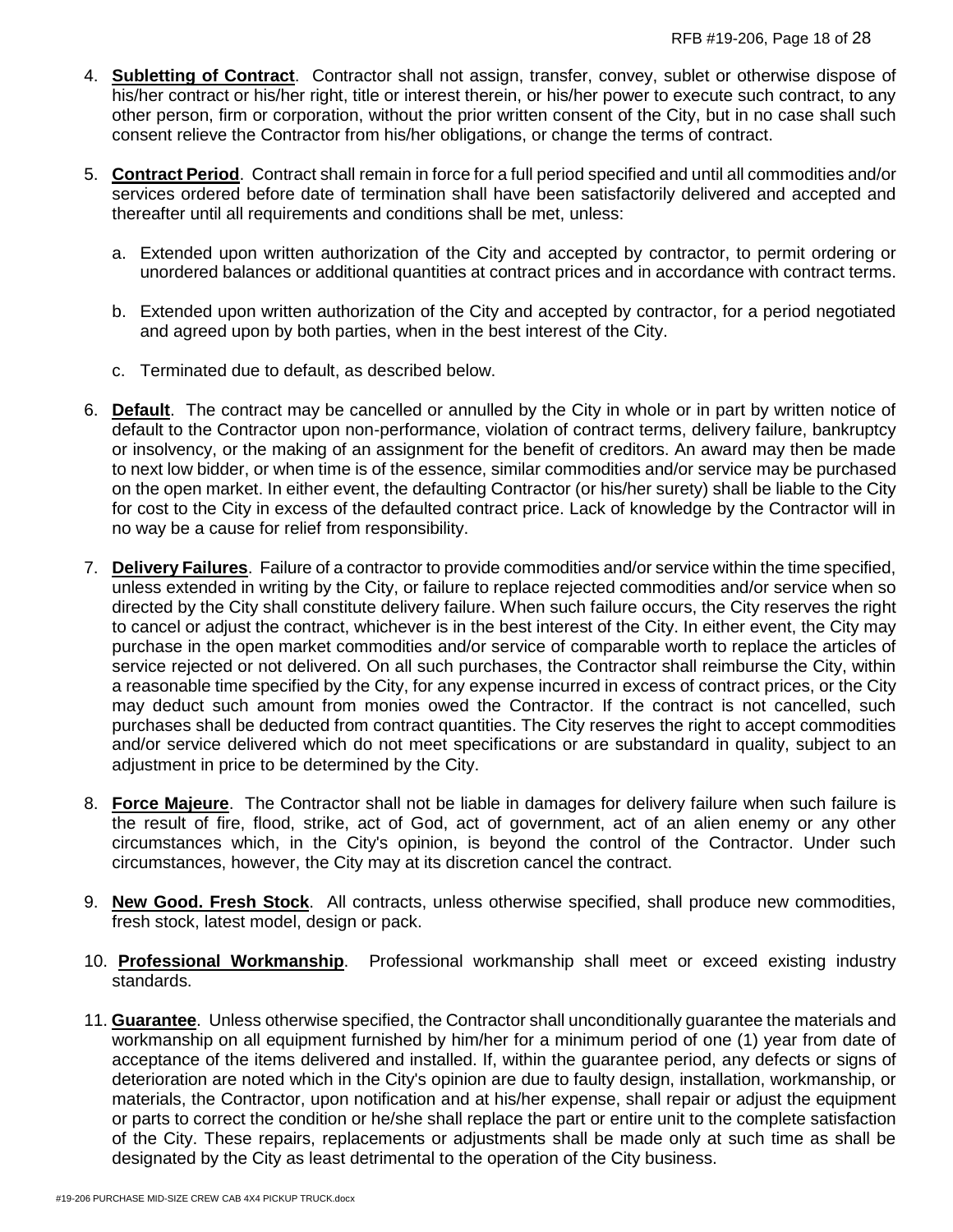Regardless of any statement to the contrary, the Contractor agrees that the implied warranty of merchantability and fitness for a specific purpose is not disclaimed.

12. **Indemnity**. The Contractor shall indemnify, defend and hold harmless the City of Iowa City and its officers, employees, and agents from any and all liability, loss, cost, damage, and expense (including reasonable attorney's fees and court costs) resulting from, arising out of, or incurred by reason of any claims, actions, or suits based upon or alleging bodily injury, including death, or property damage rising out of or resulting from the Contractor's operations under this Contract, whether such operations be by himself or herself or by any Subcontractor or by anyone directly or indirectly employed by either of them.

Contractor is not, and shall not be deemed to be, an agent or employee of the City of Iowa City.

Responsibility for Damage Claims - It is specifically agreed between the parties executing this contract that it is not intended by any of the provisions of any part of the contract documents to create in the public or any member thereof a third party beneficiary hereunder, or to authorize anyone not a party to this contract to maintain a suit for personal injuries or property damage pursuant to the terms or provisions of this contract. It is understood that no subcontractor is a third party beneficiary to any contract between the Contracting Authority and the prime contractor. Nothing in any special provision or any supplemental specification shall be construed as eliminating or superseding the requirements of this section.

Contractor further agrees to:

- a. Save the City its agents and employees harmless from liability of any nature or kind for the use of any copyright or non-copyright composition, secret process, patented or unpatented invention, article, apparatus or appliance including any device or article forming a part of the apparatus or appliance furnished or used in the performance of the contract of which the Contractor is not the patentee, assignee, licensee or owner.
- b. Protect the City against latent defective material or workmanship and to repair or replace any damages or marring occasioned in transit or delivery.
- c. Furnish adequate protection against damage to all work and to repair damages of any kind, to the building or equipment, due to contractor's own work or to the work of other contractors, for which he/she or his/her workers are responsible.
- d. Obtain all Permits and licenses required by City, state, and federal governments and pay all related fees. The Contractor shall also comply with all laws, ordinances, rules and regulations of the City, State of Iowa and the Federal Government.
- 13. **Occupational Safety and Health Administration Requirements**. All commodities and/or service shall satisfactorily comply with applicable Occupational Safety and Health Administration regulations in effect at the time commodities are shipped and/or the service is performed. Safety Data Sheets are required in accordance with applicable regulations.
- 14. **Anti-Discrimination**. Proposer shall not discriminate against any person in employment or public accommodation because of race, religion, color, creed, gender identity, sex, national origin, sexual orientation, mental or physical disability, marital status or age. "Employment" shall include but not be limited to hiring, accepting, registering, classifying, promoting, or referring to employment. "Public accommodation" shall include but not be limited to providing goods, services, facilities, privileges and advantages to the public.
- 15. **Choice of Law Forum.** The laws of the State of Iowa shall govern and determine all matters arising out of or in connection with this bid, including but not limited to any resulting Contract, without regard to the conflict of law provisions of Iowa law. Any and all litigation commenced in connection with this bid or any resulting Contract shall be brought and maintained solely in Johnson County District Court for the State of Iowa, Iowa City, Iowa, or in the United States District Court for the Southern District of Iowa, Davenport Division, Davenport, Iowa, wherever jurisdiction is appropriate. This provision shall not be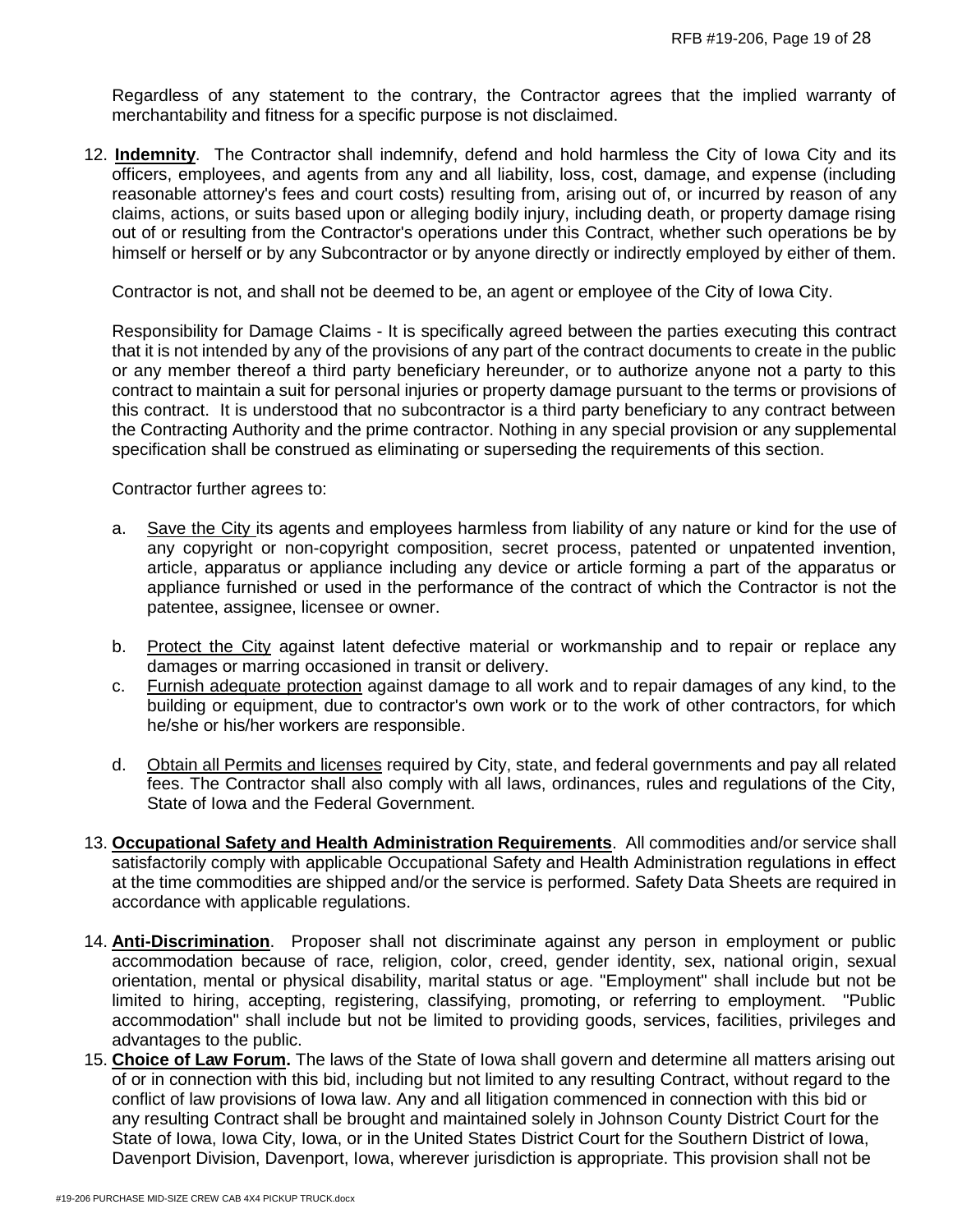construed as waiving any immunity to suit or liability in State or Federal court, which may be available to the City of Iowa City.

### **F. Delivery Provisions**

- 1. **Cartage**. All items shall be delivered Free on Board destination. Delivery costs and charges must be included in the bid unless otherwise stated in the specifications or bid.
- 2. **Responsibility for Commodities and/or Service Delivered**. The Contractor shall be responsible for any commodities and/or service covered by this contract until they are delivered at the designated point, but the Contractor shall bear all risk for rejected commodities and/or service after written notice of rejection. Rejected commodities and/or service shall be removed and/or replaced by and at the expense of the Contractor promptly after written notification of rejection, unless public health and safety require destruction or other disposal of rejected delivery.

Upon Contractor's failure to do so within thirty (30) calendar days after the date of notification, the City may return the rejected commodities to the Contractor and/or replace services at the Contractor's risk and expense, or the City may dispose of them as its own property.

- 3. **Inspections**. Final inspection of commodities and/or service shall be conclusive except as regards latent defects, fraud, or such gross mistakes that amount to fraud. Final inspection and acceptance or rejection of the commodities and/or service shall be made within a reasonable time after delivery, but failure to inspect and accept or reject commodities and/or service shall not impose liability on the City if such commodities and/or service are not in accordance with the specifications. All delivered commodities shall be accepted subject to inspection and physical count.
- 4. **Time of Delivery**. Bidders shall guarantee delivery of supplies in accordance with such delivery schedule as may be provided in the specifications and bids. If delivery schedules are not provided in the specifications section, deliveries will be accepted between 8:30 a.m. and 3:30 p.m. on weekdays only. No deliveries shall be accepted on Saturdays, Sundays or holidays, unless otherwise authorized.
- 5. **Packing Slips or Delivery Tickets**. All shipments or deliveries shall be accompanied by packing slips or delivery tickets and shall contain the following information for each item delivered:
	- Purchase Order number.
	- Name and Address of Ordering Department/Division.
	- Name of the Contractor.
	- Commodity name.
	- Supplier's stock number.
	- Quantity ordered.
	- Quantity and date shipped.
	- Quantity back ordered.

Vendors are cautioned that failure to comply with these conditions may be considered sufficient reason for refusal to accept the commodities and/or for delay in payment.

### **G. Payment Provisions**

1. **Payment Terms**. Payment may be made only after inspection and acceptance by the using department and, when required, approval by the City Council. No partial payments shall be made unless otherwise authorized by the City, or unless commodities were constructed, erected, installed or tested on site, in which case payment shall be made on the basis of a percentage of the value of all work performed less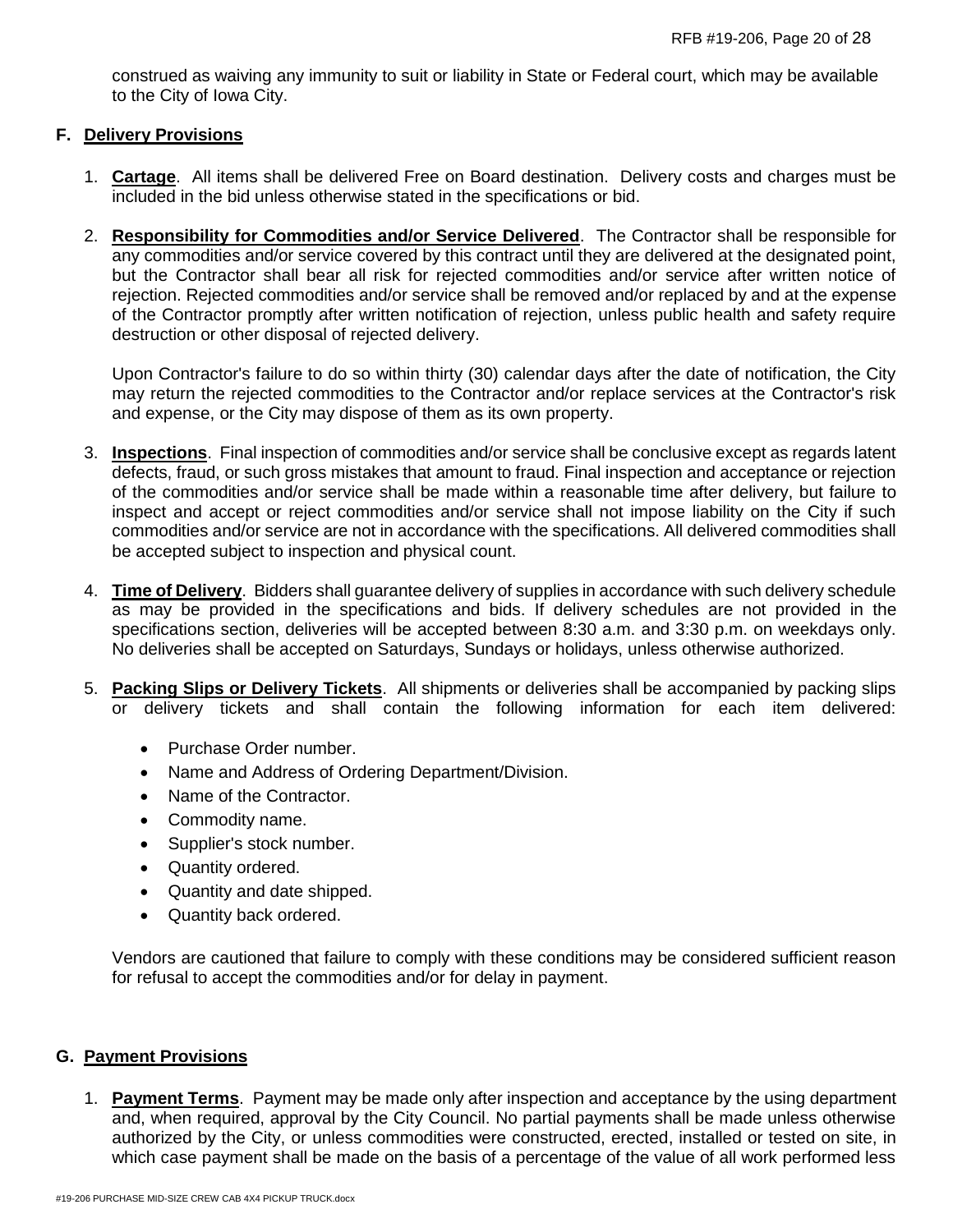any previous payments. Payment of balances shall be made only after approval and final acceptance by the City.

- 2. **Withholding Payment**. Consideration for withholding payment shall include faulty materials, equipment, or workmanship, back orders, and liens that have been filed, or evidence indicating a possible filing of claims. In all cases, regulations and limitations imposed by the Federal Government and State of Iowa shall prevail.
- 3. **Invoicing**. Following acceptance, payment shall be made within thirty (30) calendar days from receipt of proper invoice. Invoice shall include bid number, purchase order number, department name, dollar amount, and any other pertinent information. Submit invoice to:

Equipment Division City of Iowa City City Hall - 410 E. Washington St. Iowa City, Iowa 52240

4. **Taxes**. The City of Iowa City is exempt from all Federal, State of Iowa and other states' taxes on the purchase of commodities and services used by the City of Iowa City within the State of Iowa. The Purchasing Division shall provide tax exemption certification to out of state suppliers as required. Out of state taxes imposed on purchases of commodities and/or services which are used within another state are applicable and subject to payment.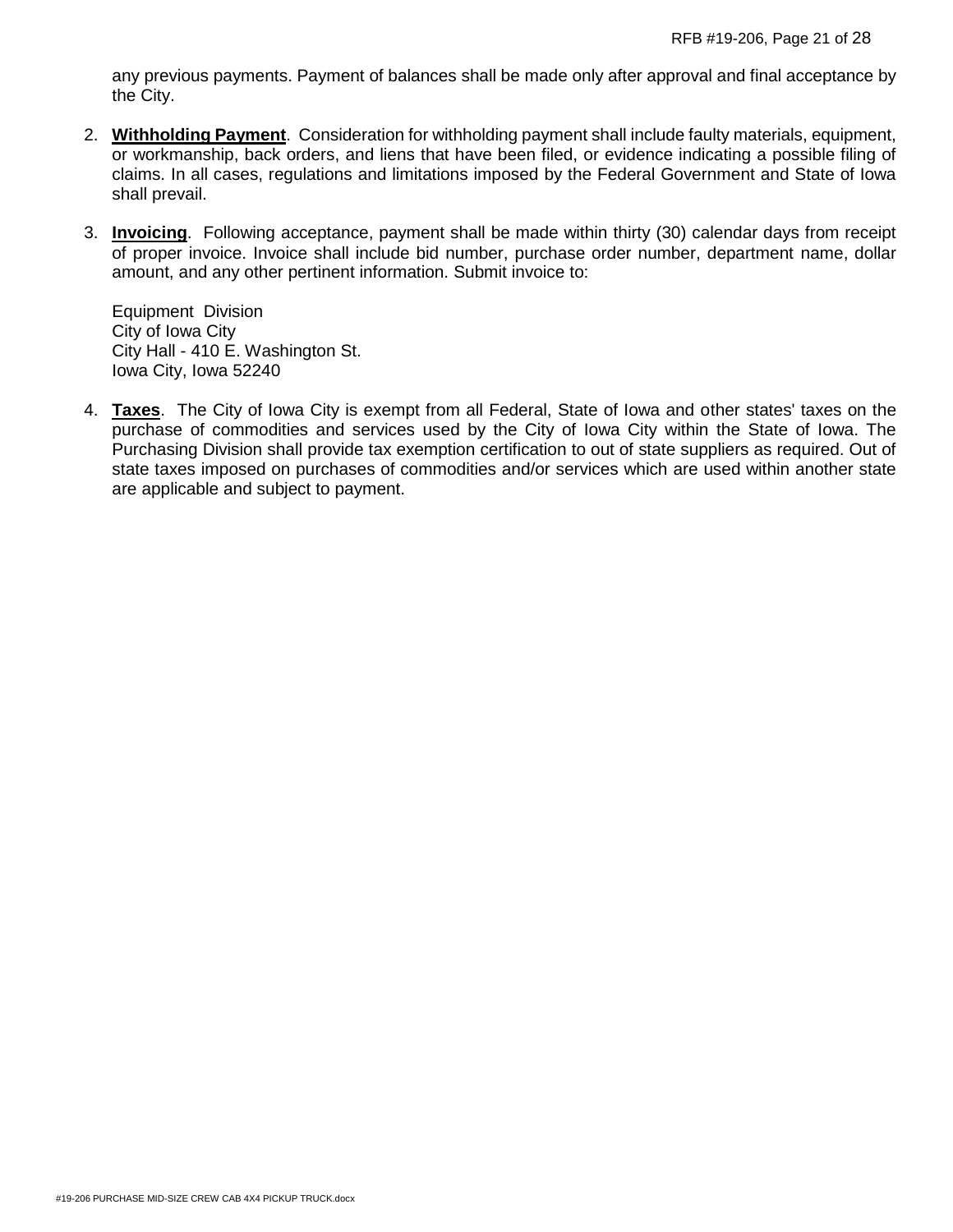# **Section 6 - Wage Theft Policy**

It is the policy of the City of Iowa City, as expressed by City Council Resolution No. 15-364 adopted on November 10, 2015, not to enter into certain contracts with, or provide discretionary economic development assistance to, any person or entity (including an owner of more than 25% of the entity) who has admitted guilt or liability or been adjudicated guilty or liable in any judicial or administrative proceeding of committing a repeated or willful violation of the Iowa Wage Payment Collection law, the Iowa Minimum Wage Act, the Federal Fair Labor Standards Act or any comparable state statute or local ordinance, which governs the payment of wages, for a period of five (5) years from the date of the last conviction, entry of plea, administrative finding or admission of guilt. (hereinafter "Wage Theft Policy")

# I. **Application**. The Wage Theft Policy applies to the following:

a. Contracts in excess of \$25,000 for goods, services or public improvements.

b. Contracts for discretionary economic development assistance. "Discretionary" economic development assistance shall mean any economic development assistance provided by the City of Iowa City that is not required by law.

II. **Exceptions.** The Wage Theft Policy does not apply to emergency purchases of goods and services, emergency construction or public improvement work, sole source contracts excepted by the City's purchasing manual, cooperative/piggyback purchasing or contracts with other governmental entities.

### III. **Affidavit. The contracting entity must complete the attached affidavit showing compliance with the Wage Theft Policy and provide it to the Contracting Department prior to the execution of the contract.**

Contract provision: Any contract to which this policy is applicable will include the following contract provision: If the City becomes aware that a person or entity (including an owner of more than 25% of the entity) has admitted guilt or liability or been adjudicated guilty or liable in any judicial or administrative proceeding of committing a repeated or willful violation of the Iowa Wage Payment Collection law, the Iowa Minimum Wage Act, the Federal Fair Labor Standards Act or any comparable state statute or local ordinance, which governs the payment of wages, within the five (5) year period prior to the award or at any time after the award, such violation shall constitute a default under the contract.

IV. **Waivers.** If a person or entity is ineligible to contract with the City as a result of the Wage Theft Policy it may submit a request in writing indicating that one or more of the following actions have been taken:

a. There has been a bona fide change in ownership or control of the ineligible person or entity;

b. Disciplinary action has been taken against the individual(s) responsible for the acts giving rise to the violation(s);

c. Remedial action has been taken to prevent a recurrence of the acts giving rise to the disqualification or default; or

d. Other factors that the person or entity believes are relevant.

The City Manager or Designee shall review the documentation submitted, make any inquiries deemed necessary, request additional documentation if warranted and determine whether a reduction in the ineligibility period or waiver is warranted. Should the City Manager or Designee determine that a reduction or waiver of the ineligibility period is warranted the City Manager or Designee shall make such recommendation to the City Council. The City Council will make a final decision as to whether to grant a reduction or waiver.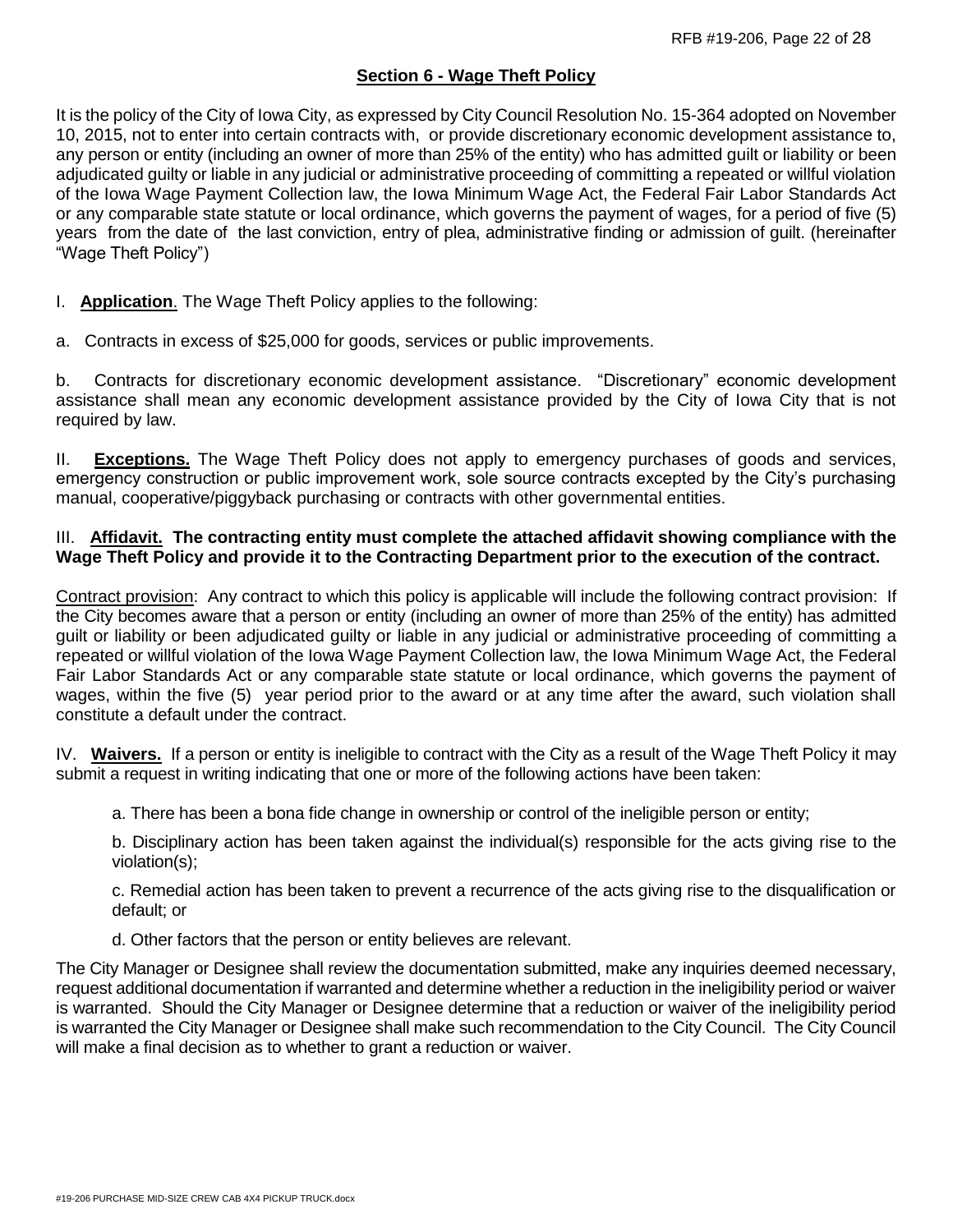#### WAGE THEFT AFFIDAVIT

| <b>STATE OF</b> |  |
|-----------------|--|
|                 |  |

) ss: **COUNTY** )

- I, , upon being duly sworn, state as follows:
- 1. I am the \_\_\_\_\_\_\_\_\_\_\_\_\_\_\_\_\_\_\_\_\_\_\_\_\_\_\_\_\_\_\_\_\_(position) of \_\_\_\_\_\_ ("contracting entity") and have the authority to execute this affidavit on behalf of said contracting entity and any person or entity with an ownership interest in said contracting entity of more than 25%.
- 2. Neither **Contracting entity**) nor any person or entity with an ownership interest of more than 25% of said contracting entity has been adjudicated guilty or liable in any judicial or administrative proceeding of committing a repeated or willful violation of the Iowa Wage Payment Collection Law, the Iowa Minimum Wage Act, the Federal Fair Labor Standards Act or any comparable state statue of local ordinance, which governs the payment of wages in the last 5 years.

| Signature                                     |     |
|-----------------------------------------------|-----|
| This instrument was acknowledged before me by |     |
| on                                            | 20. |

Notary Public in and for the State of **Notary Public in and for the State of**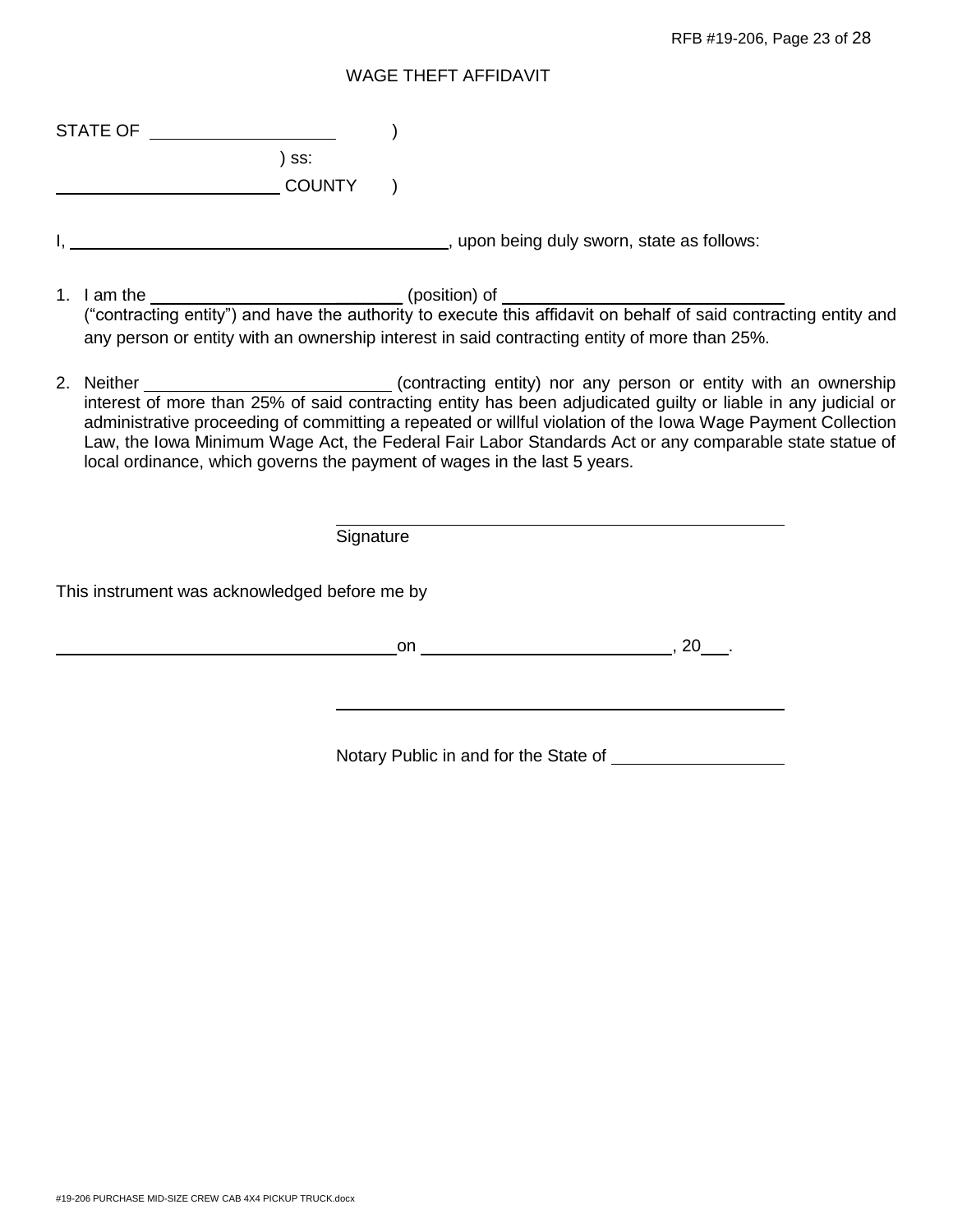# **Section 7 - Contract Compliance Document**

### *Note: Submission of the Contract Compliance Document and the company's EEO Policy will be required only upon contract award.*

#### **General Policy Statement**

It is the policy of the City of Iowa City to require equal employment opportunity in all City Contract work. This policy prohibits discrimination by the City's contractors, consultants and vendors and requires them to ensure that applicants seeking employment with them and their employees are treated equally without regard to race, color, creed, religion, national origin, sex, gender identity, sexual orientation, disability, marital status, and age.

It is the City's intention to assist employers, who are City contractors, vendors or consultants, in designing and implementing equal opportunity so that all citizens will be afforded equal accessibility and opportunity to gain and maintain employment.

Provisions:

- 1. All contractors, vendors, and consultants requesting to do business with the City must submit an Equal Opportunity Policy Statement before the execution of the contract.
- 2. All City contractors, vendors, and consultants with contracts of \$25,000 or more (or less) if required by another governmental agency) must abide by the requirements of the City's Contract Compliance Program. Emergency contracts may be exempt from this provision at the discretion of the City. Regardless of the value of the contract, all contractors, vendors, and consultants are subject to the City's Human Rights Ordinance, which is codified at Article 2 of the City Code.
- 3. Contracting departments are responsible for assuring that City contractors, vendors, and consultants are made aware of the City's Contract Compliance Program reporting responsibilities and receive the appropriate reporting forms. A notification of requirements will be included in any request for proposal and notice of bids.
- 4. Contracting departments are responsible for answering questions about contractor, consultant, and vendor compliance during the course of the contract with the City.
- 5. All contractors, consultants and vendors must refrain from the use of any signs or designations which are sexist in nature, such as those which state "Men Working" or "Flagman Ahead", and instead use gender neutral signs.
- 6. All contractors, consultants, and vendors must assure that their subcontractors abide by the City's Human Rights Ordinance. The City's protected classes are listed at Iowa City City Code section 2-3-1.

### **Suggested Steps To Assure Equal Employment Opportunities**

1. Company Policy

Determine your company's policy regarding equal employment opportunities. Document the policy and post it in a conspicuous place so that it is known to all your employees. Furthermore, disseminate the policy to all potential sources of employees and to their subcontractors asking their cooperation. The policy statement should recognize and accept their responsibility to provide equal employment opportunity in all your employment practices. In regard to dissemination of this policy, this can be done, for example, through the use of letters to all recruitment sources and subcontractors, personal contacts, employee meetings, web page postings, employee handbooks, and advertising.

2. Equal Employment Opportunity Officer

Designate an equal employment opportunity officer or, at a minimum, assign someone the responsibility of administering and promoting your company's Equal Employment Opportunity program. This person should have a position in your organization which emphasizes the importance of the program.

3. Instruct Staff

Your staff should be aware of and be required to abide by your Equal Employment Opportunity program. All employees authorized to hire, supervise, promote, or discharge employees or are involved in such actions should be trained and required to comply with your policy and the current equal employment opportunity laws.

4. Recruitment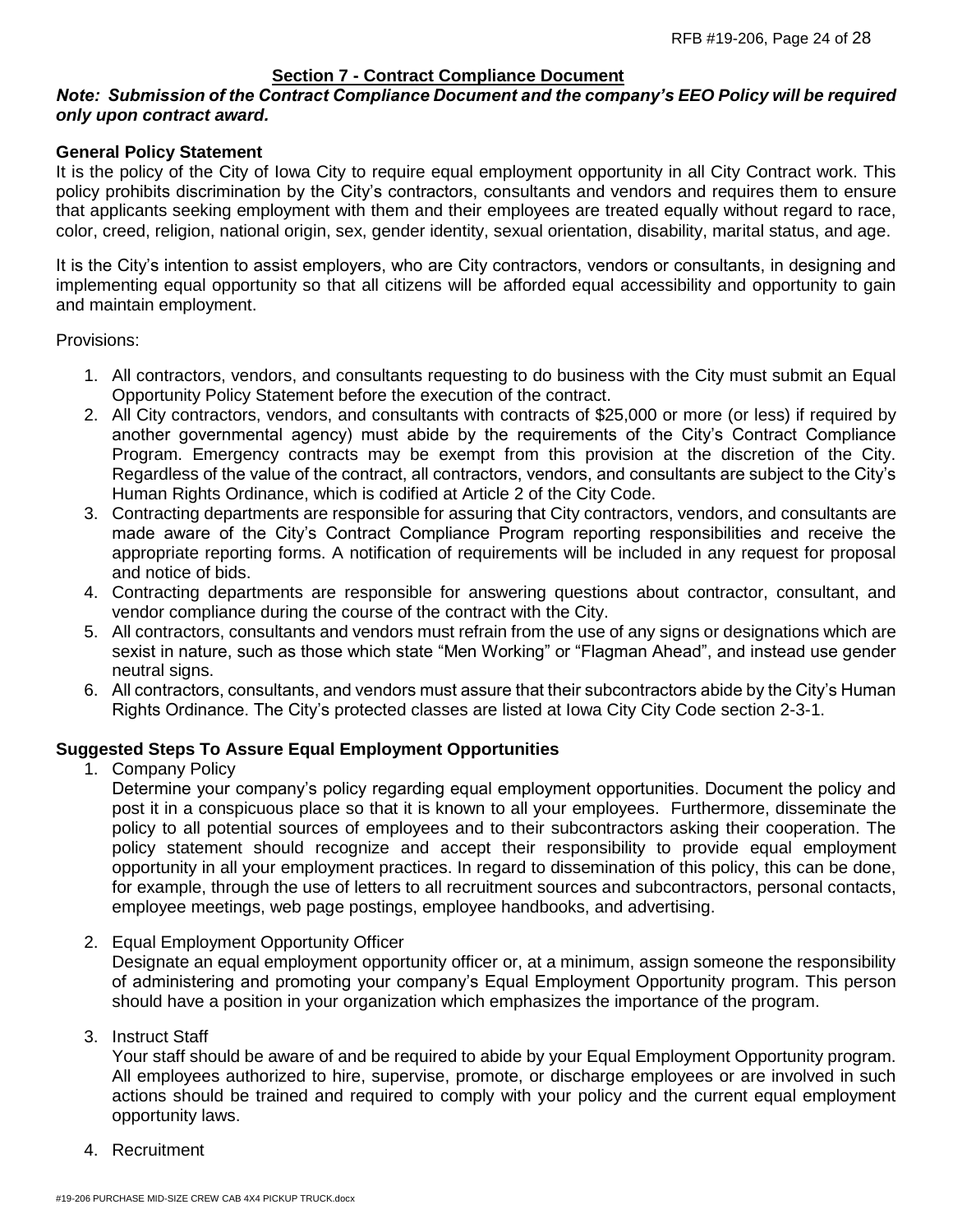- (a) Let potential employees know you are an equal opportunity employer. This can be done by identifying yourself on all recruitment advertising as "as equal opportunity employer".
- (b) Use recruitment sources that are likely to yield diverse applicant pools. Word-of-mouth recruitment will only perpetuate the current composition of your workforce. Send recruitment sources a letter annually which affirms your commitment to equal employment opportunity and requests their assistance in helping you reach diverse applicant pools.
- (c) Analyze and review your company's recruitment procedures to identify and eliminate discriminatory barriers.
- (d) Select and train persons involved in the employment process to use objective standards and to support equal employment opportunity goals.
- (e) Review periodically job descriptions to make sure they accurately reflect major job functions. Review education and experience requirements to make sure they accurately reflect the requirements for successful job performance.
- (f) Review the job application to insure that only job related questions are asked. Ask yourself "Is this information necessary to judge an applicant's ability to perform the job applied for?" Only use jobrelated tests which do not adversely affect any particular group of people.
- (g) Monitor interviews carefully. Prepare interview questions in advance to assure they are only job related. Train your interviewers on discrimination laws. Biased and subjective judgments in personal interviews can be a major source of discrimination
- (h) Improve hiring and selection procedures and use non-biased promotion, transfer and training policies to increase and/or improve the diversity of your workforce representation. Companies must make sure procedures for selecting candidates for promotion, transfer and training are based upon a fair assessment of an employee's ability and work record. Furthermore, al companies should post and otherwise publicize all job promotional opportunities and encourage all qualified employees to bid on them.

Below for your information is a copy of Section 2-3-1 of the Iowa City Code of Ordinances which prohibits certain discriminatory practices in employment as well as a sample policy. Please note that the protected characteristics include some not mandated for protection by Federal or State law. As a contractor, consultant or vendor doing business with the City of Iowa City you are required to abide by the provisions of the local ordinance in conjunction with your performance under a contract with the City.

# 2-3-1: Employment; Exceptions:

- A. It shall be unlawful for any employer to refuse to hire, accept, register, classify, promote or refer for employment, or to otherwise discriminate in employment against any other person or to discharge any employee because of age, color, creed, disability, gender identity, marital status, national origin, race, religion, sex or sexual orientation. (Ord. 03-4105, 12-16-2003)
- B. It shall be unlawful for any labor organization to refuse to admit to membership, apprenticeship or training an applicant, to expel any member, or to otherwise discriminate against any applicant for membership, apprenticeship or training or any member in the privileges, rights or benefits of such membership, apprenticeship or training because of age, color, creed, disability, gender identity, marital status, national origin, race, religion, sex or sexual orientation of such applicant or member.
- C. It shall be unlawful for any employer, employment agency, labor organization or the employees or members thereof to directly or indirectly advertise or in any other manner indicate or publicize that individuals are unwelcome, objectionable or not solicited for employment or membership because of age, creed, disability, gender identity, marital status, national origin, race, religion, sex or sexual orientation. (Ord. 95-3697, 11-7-1995)
- D. Employment policies relating to pregnancy and childbirth shall be governed by the following:
	- A written or unwritten employment policy or practice which excludes from employment applicants or employees because of the employee's pregnancy is a prima facie violation of this title.
	- Disabilities caused or contributed to by the employee's pregnancy, miscarriage, childbirth and recovery therefrom are, for all job related purposes, temporary disabilities and shall be treated as such under any health or temporary disability insurance or sick leave plan available in connection with employment or any written or unwritten employment policies and practices involving terms and conditions of employment as applied to other temporary disabilities.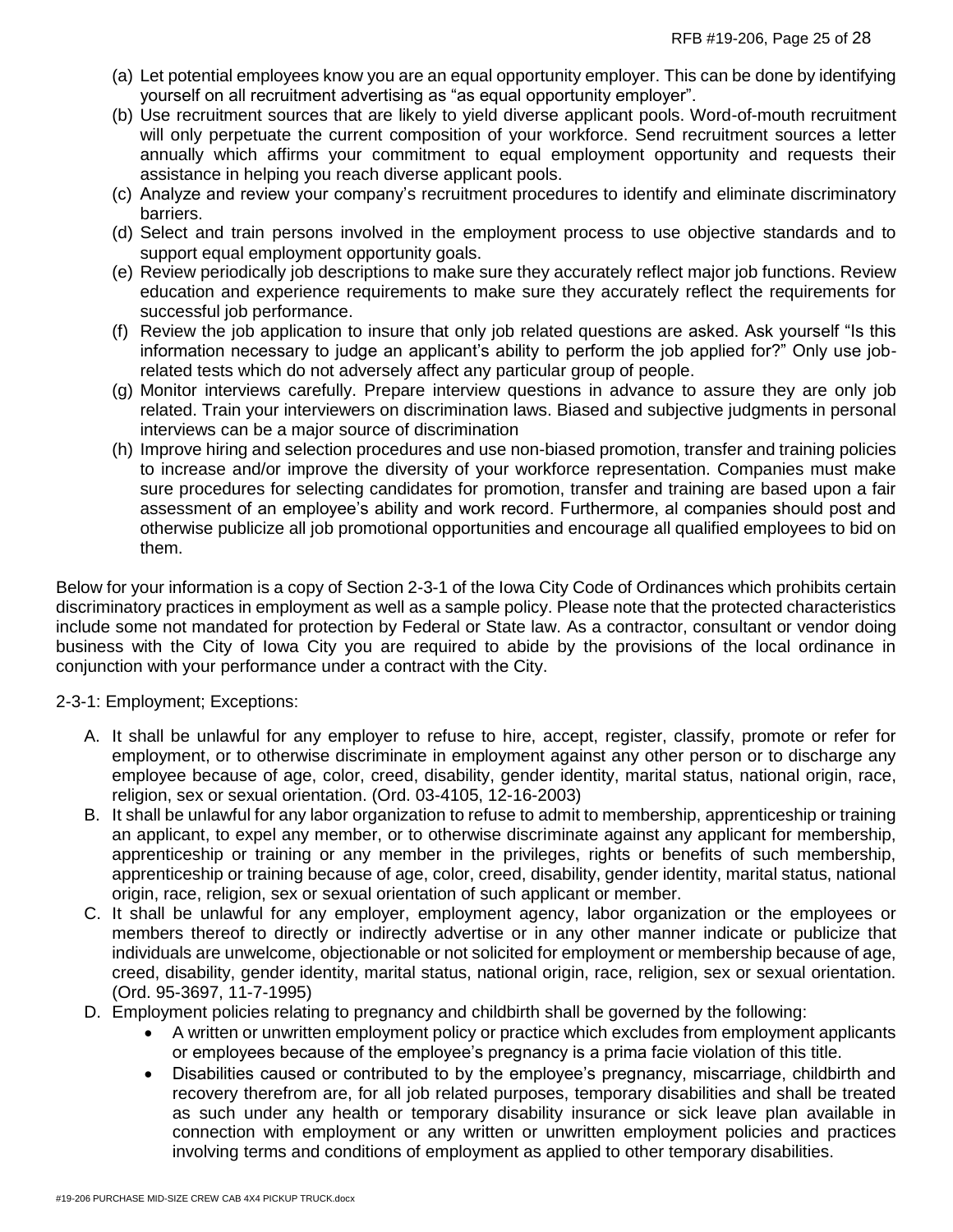- E. It shall be unlawful for any person to solicit or require as a condition of employment of any employee or prospective employee a test for the presence of the antibody to the human immunodeficiency virus. An agreement between employer, employment agency, labor organization or their employees, agents or members and an employee or prospective employee concerning employment, par or benefits to an employee or prospective employee in return for taking a test for the presence of the antibody to the human immunodeficiency virus is prohibited. The prohibitions of this subsection do not apply if the state epidemiologist determines and the director of public health declares through the utilization of guidelines established by the center for disease control of the United States department of health and human services, that a person with a condition related to acquired immune deficiency syndrome poses a significant risk of transmission of the human immunodeficiency virus to other person in a specific occupation.
- F. The following are exempted from the provision of this section:
	- Any bona fide religious institution or its educational facility, association, corporation or society with respect to any qualifications for employment based on religion when such qualifications are related to a bona fide religious purpose. A religious qualification for instructional personnel or an administrative officer, serving in a supervisory capacity of a bona fide religious educational facility or religious institution shall be presumed to be a bona fide occupational qualification. (Ord. 94- 3647, 11-8-1994)
	- An employer or employment agency which chooses to offer employment or advertise for employment to only the disabled or elderly. Any such employment or offer of employment shall not discriminate among the disabled or elderly on the basis of age, color, creed, disability, gender identity, marital status, national origin, race, religion, sex or sexual orientation. (Ord. 95-3697, 11- 7-1995)
	- The employment of individuals for work within the home of the employer if the employer or members of the family reside therein during such employment.
	- The employment of individuals to render personal service to the person of the employer or members of the employer's family. (Ord. 94-3647, 11-8-1994)
	- The employment on the basis of sex in those certain instances where sex is a bona fide occupational qualification reasonably necessary to the normal operation of a particular business or enterprise. The bona fide occupational qualification shall be interpreted narrowly. (Ord. 03- 4105, 12-16-2003)
	- A state of federal program designed to benefit a specific age classification which serves a bona fide public purpose. (Ord. 94-3647, 11-8-1994)
	- The employment on the basis of disability in those certain instances where presence of disability is a bona fide occupational qualification reasonably necessary to the normal operation of a particular business or enterprise. The bona fide occupational qualification shall be interpreted narrowly. (Ord. 03-4105, 12-16-2003)
	- Any employer who regularly employees less than four (4) individuals. For purposes of this section, individuals who are members of the employer's family shall not be counted as employees. (Ord. 08-4312, 8-11-2008)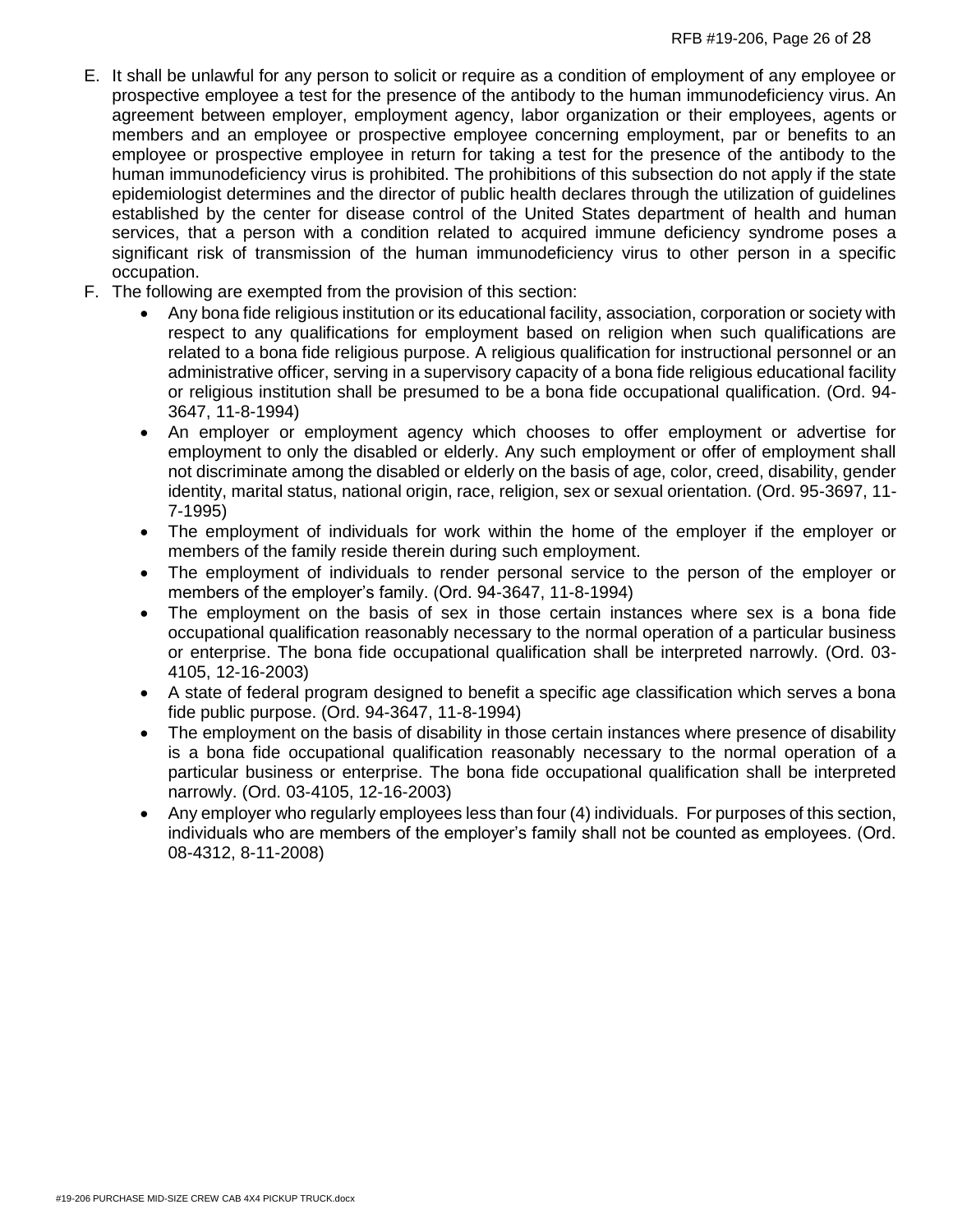### **Sample: Equal Employment Opportunity Policy**

To all employees of

This Company and its employees shall not discriminate against any employee or applicant for employment based on his or her age, national origin, color, creed, disability, gender identity, marital status, race, religion, sex or sexual orientation. The antidiscrimination policy extends to decision involving hiring, promotion, demotion, or transfer; recruitment or recruitment advertising; layoff or termination; rates of pay or other forms of compensation; and selection of training, including apprenticeship. Further, this Company and its employees will provide a working environment free from such discrimination.

All employees are encouraged to refer minority and women applicants and applicants with disabilities for employment.

The Equal Employment Opportunity Officer for is: is:

<u> 1980 - Johann Barbara, martxa amerikan personal (h. 1980).</u>

Name: when the contract of the contract of the contract of the contract of the contract of the contract of the contract of the contract of the contract of the contract of the contract of the contract of the contract of the

Address: **Address: Address: Address: Address: Address: Address: Address: Address: Address: Address: Address: Address: Address: Address: Address: Address: Address: Address: Address: Add** 

Telephone Number:

**Note: This is a sample only.** You may wish to confer with your Equal Employment Opportunity Officer or legal counsel to formulate a policy which specifically meets the needs of your company.